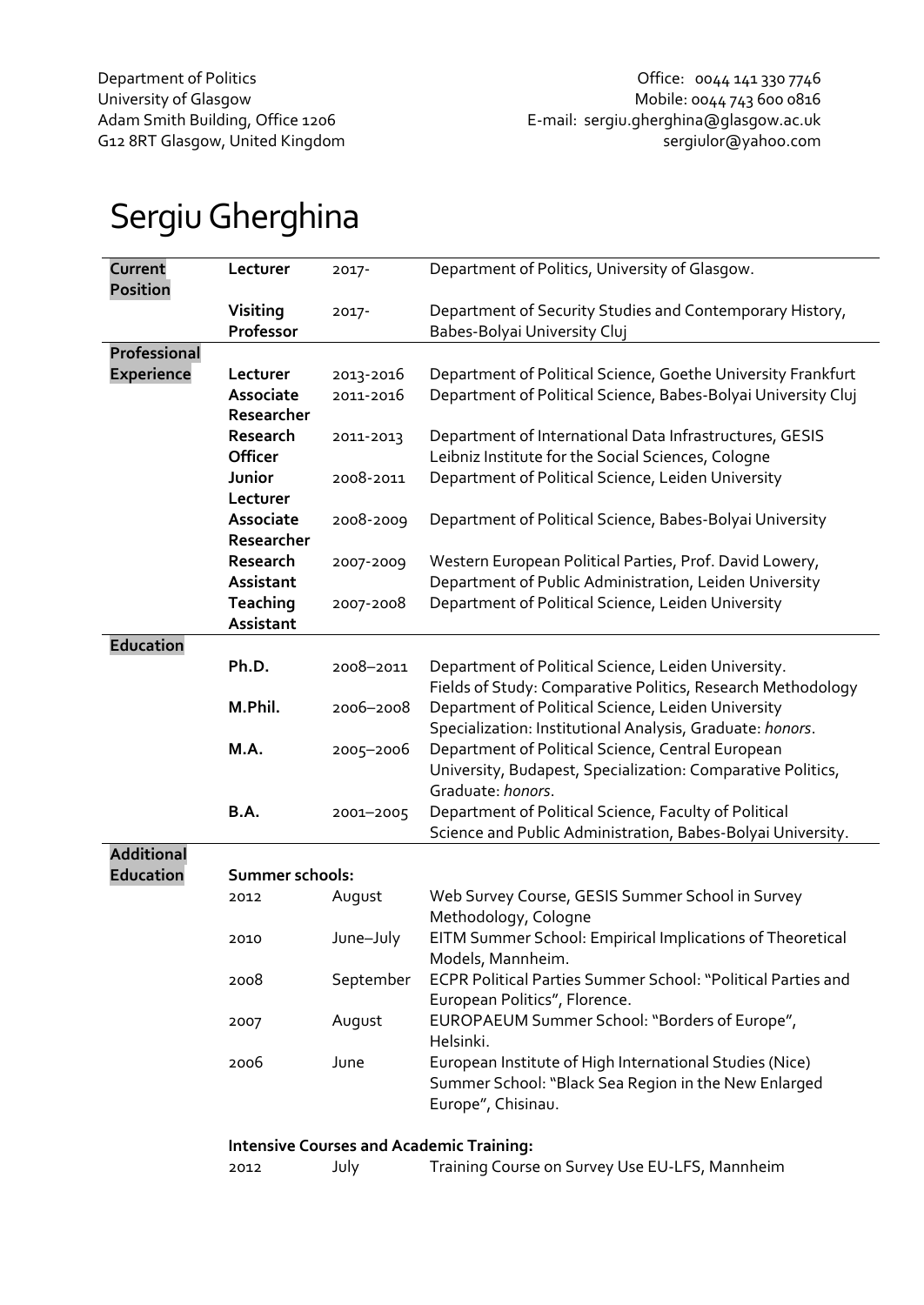|                   | 2010                | April   | The European Social Survey Training in Paradata Analysis,<br>Mannheim                |  |  |  |  |  |
|-------------------|---------------------|---------|--------------------------------------------------------------------------------------|--|--|--|--|--|
|                   | 2010                | January | Training on Teaching Multicultural Classes, The Royal Tropical<br>Institute, Leiden  |  |  |  |  |  |
|                   | 2009&               | 2010    | Methodology Courses from the National Institute of<br>Government, the Netherlands.   |  |  |  |  |  |
|                   | 2008                | January | Training Course on Teaching Working Groups, ICLON,                                   |  |  |  |  |  |
|                   |                     |         | Leiden.                                                                              |  |  |  |  |  |
| <b>Teaching</b>   |                     |         |                                                                                      |  |  |  |  |  |
| <b>Experience</b> | Lecturer            |         | <b>University of Glasgow</b>                                                         |  |  |  |  |  |
|                   | Spring 2019         |         | Comparative Public Opinion (MA)                                                      |  |  |  |  |  |
|                   |                     |         | Political Institutions and Communication (MA)                                        |  |  |  |  |  |
|                   | Fall 2018           |         | Direct and Deliberative Democracy (BA)                                               |  |  |  |  |  |
|                   | Spring 2018         |         | Internet and Civil Society (MA)                                                      |  |  |  |  |  |
|                   |                     |         | Political Institutions and Communication (MA)                                        |  |  |  |  |  |
|                   | Fall 2017 / 18 / 19 |         | Direct and Deliberative Democracy (BA)                                               |  |  |  |  |  |
|                   | Spring 2017         |         | Introduction to Comparative Politics (BA)                                            |  |  |  |  |  |
|                   |                     |         | Political Institutions and Communication (MA)                                        |  |  |  |  |  |
|                   | Lecturer            |         | <b>Goethe University Frankfurt</b>                                                   |  |  |  |  |  |
|                   | Fall 2017           |         | Citizens and the State (BA)                                                          |  |  |  |  |  |
|                   | Spring 2017         |         | The Personalization of Politics (BA)                                                 |  |  |  |  |  |
|                   | Fall 2016           |         | Public Opinion in New and Established Democracies (BA)                               |  |  |  |  |  |
|                   |                     |         | Elections and Referendums in Comparative Perspective (MA)                            |  |  |  |  |  |
|                   | Spring 2016         |         | Challenges of Democracy and Democratization in Europe (BA)                           |  |  |  |  |  |
|                   |                     |         | Political Participation in Comparative Perspective (MA)                              |  |  |  |  |  |
|                   | Fall 2015           |         | Citizens and the State (MA)<br>The EU Political System (BA)                          |  |  |  |  |  |
|                   | Spring 2015         |         | Challenges of Democracy and Democratization in Europe (BA)                           |  |  |  |  |  |
|                   |                     |         | Elections and Referendums in Comparative Perspective (MA)                            |  |  |  |  |  |
|                   | Fall 2014           |         | Political Participation in Europe (BA)                                               |  |  |  |  |  |
|                   |                     |         | The EU Political System (BA)                                                         |  |  |  |  |  |
|                   | Spring 2014         |         | Challenges of Democracy and Democratization in Europe (BA)                           |  |  |  |  |  |
|                   |                     |         | Frankfurt in Europe and Europe in Frankfurt (BA)                                     |  |  |  |  |  |
|                   | Fall 2013           |         | Political Participation in Europe (BA)                                               |  |  |  |  |  |
|                   |                     |         | The German Political System (BA)                                                     |  |  |  |  |  |
|                   | Spring 2013         |         | Political Reforms in Advanced Democracies (MA)                                       |  |  |  |  |  |
|                   |                     |         | The German Political System (BA)                                                     |  |  |  |  |  |
|                   | Lecturer            |         | <b>University of Lucerne</b>                                                         |  |  |  |  |  |
|                   | Fall 2016           |         | Political Psychology (BA)                                                            |  |  |  |  |  |
|                   | Fall 2015           |         | Political Parties and Elections in Europe (BA)                                       |  |  |  |  |  |
|                   | Fall 2014           |         | Political Participation in Europe (BA)                                               |  |  |  |  |  |
|                   | Lecturer            |         | <b>University of Salzburg</b>                                                        |  |  |  |  |  |
|                   | Spring 2015         |         | Political Parties and Elections (BA)                                                 |  |  |  |  |  |
|                   | Lecturer            |         | <b>Babes-Bolyai University</b>                                                       |  |  |  |  |  |
|                   | Fall 2017 / 19      |         | Qualitative Research Methods in Social Sciences (BA)                                 |  |  |  |  |  |
|                   | Spring 2018         |         | Qualitative Research Methods in Social Sciences (BA)<br>The EU Political System (BA) |  |  |  |  |  |
|                   | Spring 2016         |         | Norms and Society (MA)                                                               |  |  |  |  |  |
|                   |                     |         |                                                                                      |  |  |  |  |  |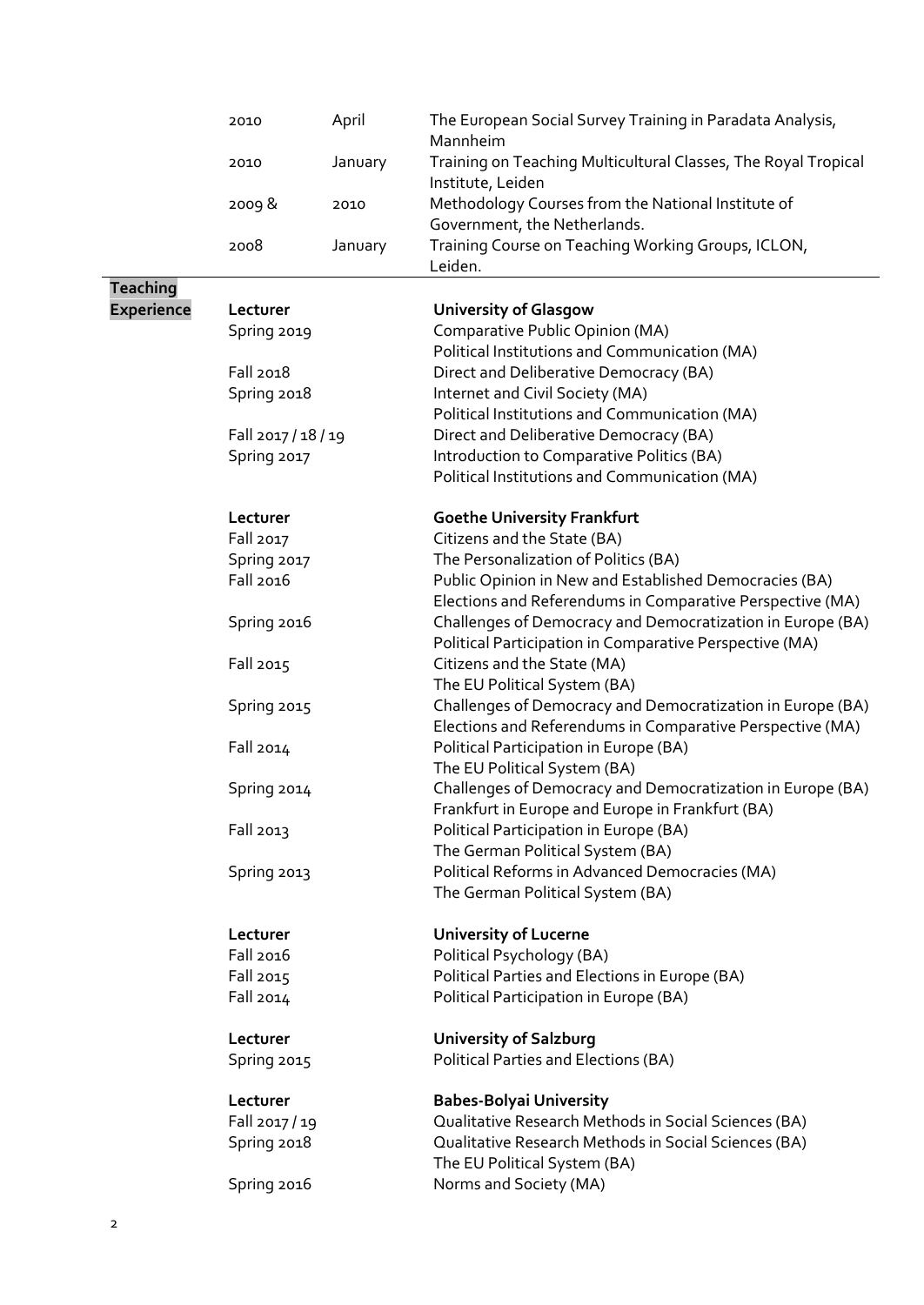| Spring 2013      | Electoral Systems in a Comparative Perspective (BA)                  |
|------------------|----------------------------------------------------------------------|
| Fall 2012        | Transition and Democracy in Latin America and Eastern<br>Europe (MA) |
|                  | Politics and Society (MA)                                            |
|                  |                                                                      |
| Lecturer         | <b>GESIS Cologne</b>                                                 |
| March 2013       | Introduction to Research Data Management for Social                  |
|                  | Scientists, Cologne.                                                 |
| October 2012     | Research Data Management for Social Scientists, Deusto               |
|                  | University Bilbao.                                                   |
| June 2012        | Looking after your Research Data: Introduction to Research           |
|                  | Data Management, Cologne.                                            |
| Lecturer         | <b>Leiden University</b>                                             |
| Fall 2010        | Political Parties in New Democracies in Eastern Europe (BA)          |
|                  | Research Design and Measurement (MA)                                 |
| <b>Fall 2009</b> | Political Parties in New Democracies in Eastern Europe (BA)          |
|                  | Research Methodology and Statistics (MA)                             |
| <b>Fall 2008</b> | Theories and Methods in Political Science (MA)                       |
|                  | Political Psychology (MA)                                            |
| Spring 2008      | Political Psychology (MA)                                            |
| <b>Fall 2007</b> | Theories and Methods in Political Science (MA)                       |
| Lecturer         | <b>Summer Schools</b>                                                |
| 2018             | Course: "Research Design in Social Sciences", Scottish               |
|                  | Graduate School of Social Sciences, Edinburgh.                       |
| 2018             | Course: "Democratic Innovations: An Introduction",                   |
|                  | Democratic Innovations in Europe and in the EU, Brussels.            |
| 2017             | Course: "Democratic Innovations: An Introduction",                   |
|                  | Democratic Innovations in Europe and in the EU, Brussels.            |

## **Guest Lectures, Keynote Speeches and Talks**

| Nov 2019       | Invited talk at the Research Seminar of the Center for Russian<br>and East European Studies, University of Oxford. |
|----------------|--------------------------------------------------------------------------------------------------------------------|
|                | Invited talk at the Research Seminar of the Center for the                                                         |
| April 2019     |                                                                                                                    |
|                | Study of Political Life, Universite libre de Bruxelles.                                                            |
| May 2018       | Talk about clientelism in Eastern Europe, The Research                                                             |
|                | Seminar Series, McGill University.                                                                                 |
| March 2018     | Guest lecture about democratic innovations in Europe,                                                              |
|                | Autonomous University of Madrid.                                                                                   |
| December 2017  | Guest lecture about the public engagement of citizens, Leiden                                                      |
|                | University.                                                                                                        |
| May 2017       | Talk about referendums and voting behavior in Central and                                                          |
|                | Eastern Europe, The Research Seminar Series, Abo Akademi                                                           |
|                | Finland.                                                                                                           |
| September 2016 | Guest lecture about Central and East European Politics,                                                            |
|                | University of Florence.                                                                                            |
| September 2016 | Guest lecture about democratic innovations, University of                                                          |
|                | Louvain-la-Neuve.                                                                                                  |
| April 2016     | Guest lecture about Euroscepticism and populism in the                                                             |
|                | European Union, University of Bucharest.                                                                           |
| March 2016     |                                                                                                                    |
|                | Guest lecture about democratic innovations, University of                                                          |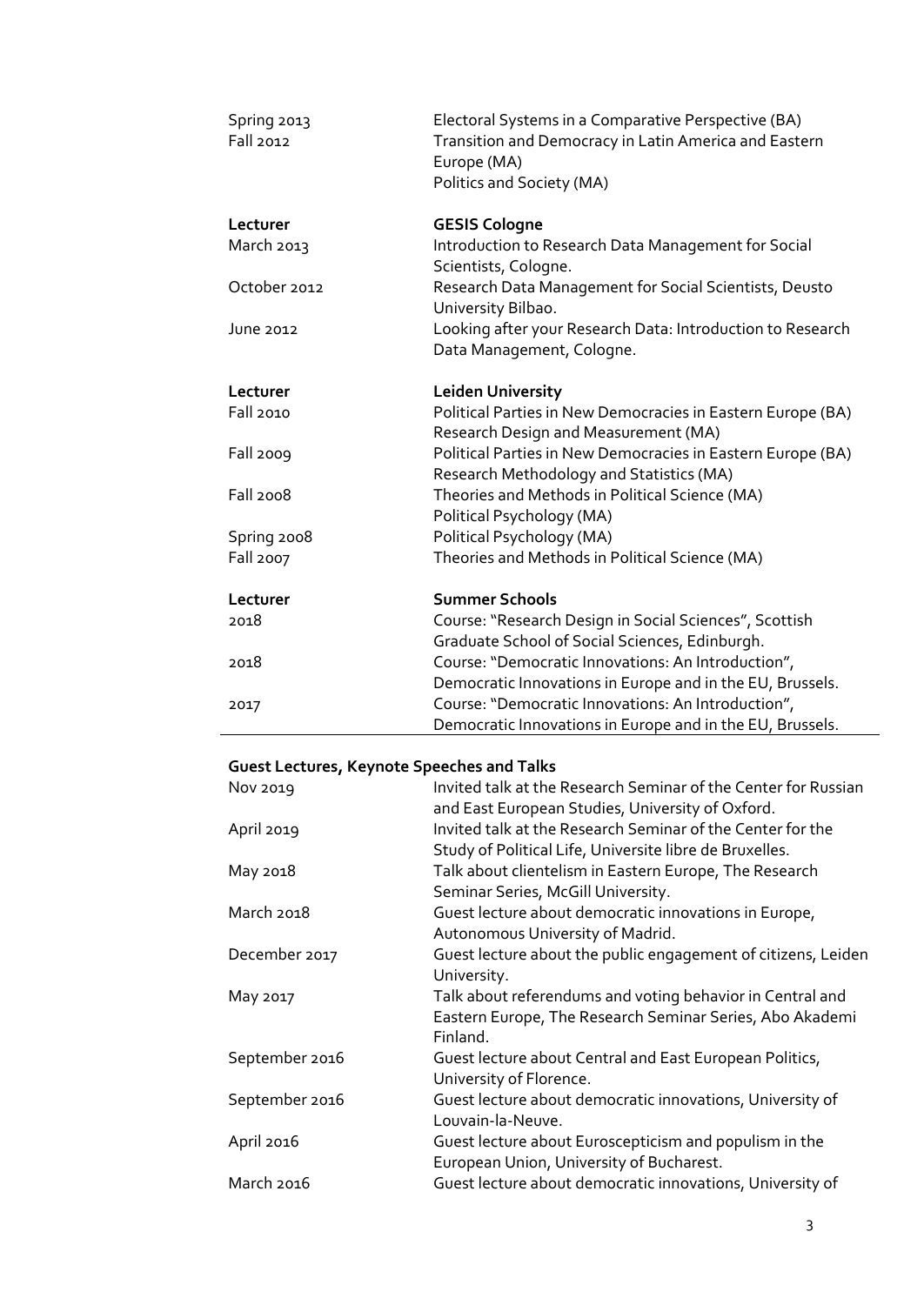|                    |                                                                   |  | Salzburg.                                                             |  |  |  |
|--------------------|-------------------------------------------------------------------|--|-----------------------------------------------------------------------|--|--|--|
|                    | November 2015                                                     |  | Guest lecture about sources of radical right success in Eastern       |  |  |  |
|                    |                                                                   |  | Europe, University of Dusseldorf.                                     |  |  |  |
|                    | October 2015                                                      |  | Guest lecture about electoral volatility and party organization,      |  |  |  |
|                    |                                                                   |  | University of Florence.                                               |  |  |  |
|                    | March 2015                                                        |  | Talk about political participation at the weekly seminar,             |  |  |  |
|                    |                                                                   |  | Department of Political Science, University of Salzburg.              |  |  |  |
|                    | March 2015                                                        |  | Talk on research and data management at the PhD seminar,              |  |  |  |
|                    |                                                                   |  | Department of Political Science, University of Salzburg.              |  |  |  |
|                    |                                                                   |  |                                                                       |  |  |  |
|                    | February 2014                                                     |  | Keynote Lecture at the International Conference Political             |  |  |  |
|                    |                                                                   |  | Mobilization in East Central and Southeast Europe, Regensburg         |  |  |  |
|                    | September 2013                                                    |  | Talk on the access of ethnic parties into government, Seminar         |  |  |  |
|                    |                                                                   |  | Series, Institute for Eastern European Studies Regensburg.            |  |  |  |
|                    | January 2013                                                      |  | Guest lecture about Executives and Policies, Department of            |  |  |  |
|                    |                                                                   |  | Political Science, Babes-Bolyai University.                           |  |  |  |
|                    | November 2012                                                     |  | Roundtable Discussion: 'Just another political bar fight or           |  |  |  |
|                    |                                                                   |  | democracy in retreat? Romania's winter of discontent and              |  |  |  |
|                    |                                                                   |  | summer of crisis', University College London.                         |  |  |  |
|                    | May 2012                                                          |  | Talk about Volatility in Central and Eastern Europe,                  |  |  |  |
|                    |                                                                   |  | Department of Political Science, Babes-Bolyai University.             |  |  |  |
|                    | May 2012                                                          |  | Guest lecture about Electoral Systems in New Democracies,             |  |  |  |
|                    |                                                                   |  | Department of European Studies, Babes-Bolyai University.              |  |  |  |
|                    | May 2011                                                          |  | Talk about "Who votes for the Extremist Parties in the New            |  |  |  |
|                    |                                                                   |  | European Democracies?", DISC Lecture Series, CEU Budapest.            |  |  |  |
|                    | December 2010                                                     |  | Guest lecture about "Democracy in Old and New Member                  |  |  |  |
|                    |                                                                   |  | States", United Nations Students' Association, Leiden                 |  |  |  |
|                    |                                                                   |  | University.                                                           |  |  |  |
|                    | March 2009                                                        |  | Guest lecture about "Political Parties and Their Organization         |  |  |  |
|                    |                                                                   |  | in New Democracies", Leiden University.                               |  |  |  |
| <b>Fellowships</b> |                                                                   |  |                                                                       |  |  |  |
| and Projects       | <b>Research Fellowships</b>                                       |  |                                                                       |  |  |  |
|                    | May 2018                                                          |  |                                                                       |  |  |  |
|                    |                                                                   |  | Visiting Researcher at the Department of Political Science,           |  |  |  |
|                    |                                                                   |  | McGill University.                                                    |  |  |  |
|                    | May 2017                                                          |  | Visiting Researcher at the Department of Political Science,           |  |  |  |
|                    |                                                                   |  | Abo Akademi Finland.                                                  |  |  |  |
|                    | March 2015                                                        |  | Visiting Professor at the Department of Political Science,            |  |  |  |
|                    |                                                                   |  | University of Salzburg.                                               |  |  |  |
|                    | September 2013                                                    |  | Visiting Scholar at the Institute for Eastern European                |  |  |  |
|                    |                                                                   |  | Studies, University of Regensburg.                                    |  |  |  |
|                    | November 2012                                                     |  | Visiting Researcher at the Department of Political Science,           |  |  |  |
|                    |                                                                   |  | Queen Mary University London.                                         |  |  |  |
|                    | May-June 2009                                                     |  | Research Fellow at the Department of Political Science,               |  |  |  |
|                    |                                                                   |  | University of Siena.                                                  |  |  |  |
|                    | March-May 2009                                                    |  | Visiting Researcher at the Department of Political Science,           |  |  |  |
|                    |                                                                   |  | Central European University Budapest.                                 |  |  |  |
|                    | January-February 2009                                             |  | Visiting Researcher at Eurolab, GESIS Cologne.                        |  |  |  |
|                    | <b>Research Projects</b>                                          |  |                                                                       |  |  |  |
|                    | 2019-2021                                                         |  | Partner team leader in the project "Coordinating Machine Politics and |  |  |  |
|                    | Clientelism: Variation in Non-Programmatic Electoral Strategies", |  |                                                                       |  |  |  |

funded by the Academy of Finland, Abp Akademi Finland.

Principal Investigator of a project on referendums and legitimacy in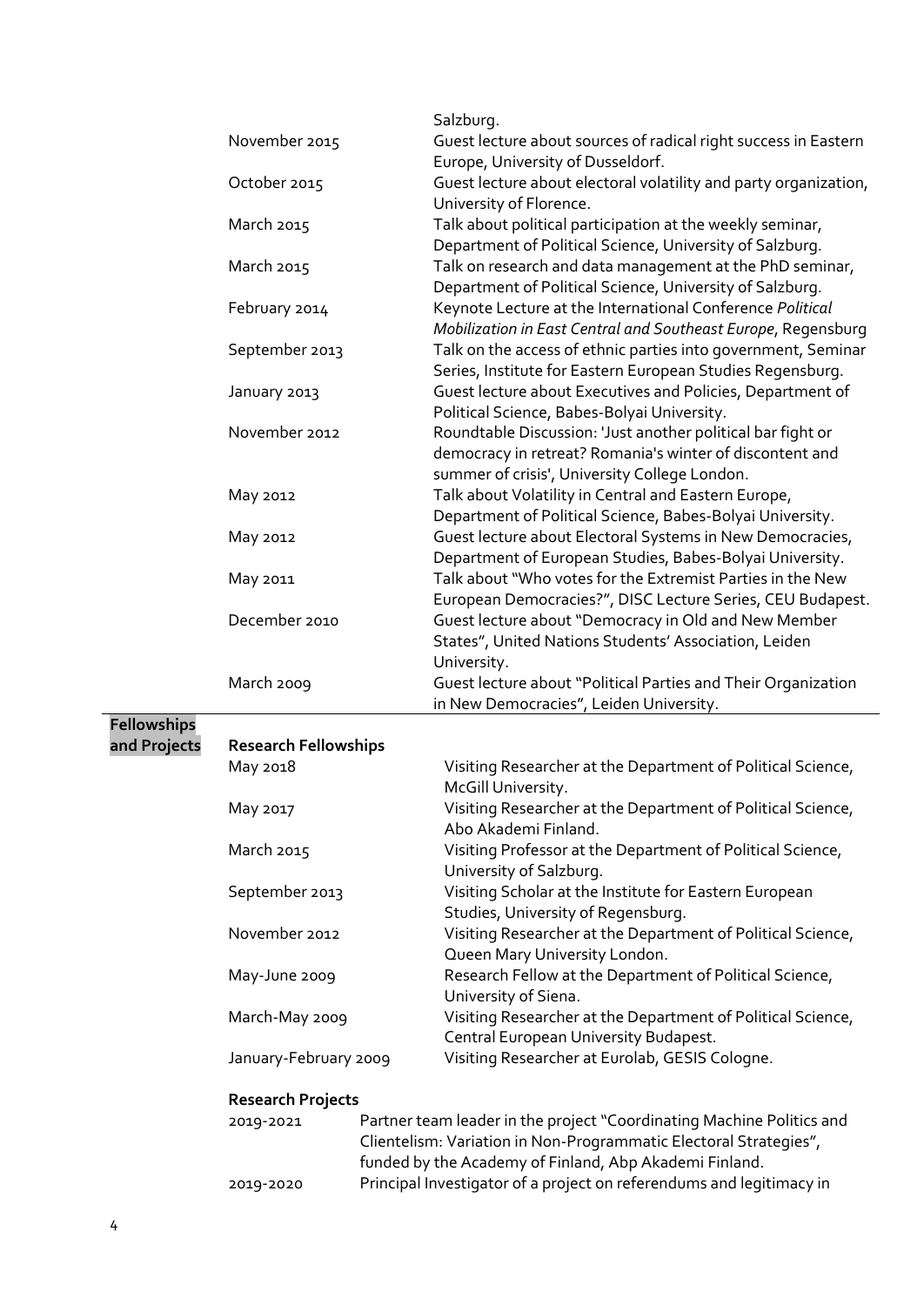|               | 2018                       | Europe funded by the Nuffield Foundation UK.<br>Principal Investigator of the Project "Party Leadership Styles in Central<br>and Eastern Europe", funded by the Carnegie Trust for the Universities                                                  |
|---------------|----------------------------|------------------------------------------------------------------------------------------------------------------------------------------------------------------------------------------------------------------------------------------------------|
|               | 2018                       | of Scotland, University of Glasgow.<br>Project leader for a REF21 tranche project on citizens' attitudes towards<br>direct and deliberative democracy in the UK, funded by University of<br>Glasgow.                                                 |
|               | 2015                       | Principal Investigator for a Focus Line A/B project on the perceptions of<br>politicians about political participation, funded by Goethe University<br>Frankfurt am Main.                                                                            |
|               | 2011-2016                  | Associate Researcher in the Project "The Political Mobilization of Ethnic<br>Minorities and the Anti-Diversity Discourse in the Context of the<br>European Crisis of Multiculturalism", Babes-Bolyai University.                                     |
|               | 2012-2013                  | Associate Researcher in the Project "Political Myths in Post-Communist<br>Romania", Babes-Bolyai University.                                                                                                                                         |
|               | 2011-2013                  | Associate Researcher in the Project "The Influence of European Parties<br>on East European Parties and Party Systems", Mannheim Centre for<br>European Social Research.                                                                              |
|               | 2008-2009                  | Associate Researcher in the Project "The New Man between Project and<br>Reality. The Cultural Discourse, Propaganda, and Collective Psychology<br>in Communist and Post-Communist Romania: 1945-2000", Centre for<br>Political Analysis Cluj-Napoca. |
| Professional  |                            |                                                                                                                                                                                                                                                      |
| <b>Esteem</b> | <b>Editorial Positions</b> |                                                                                                                                                                                                                                                      |
|               | 2019-                      | Editor of the ConstDelib Working Paper Series of the COST Action<br>CA17135.                                                                                                                                                                         |
|               | $2014 -$                   | Editorial Board member East European Politics                                                                                                                                                                                                        |
|               | 2015 - 2017                | Editor East European Quarterly                                                                                                                                                                                                                       |
|               | $2013 -$                   | Editorial Board member Polis                                                                                                                                                                                                                         |
|               | 2012-                      | Editorial Board member Studia Europaea.                                                                                                                                                                                                              |
|               | $2015 -$                   | Advisory Board member Journal of Global Politics and Current Diplomacy                                                                                                                                                                               |
|               | $2009 -$                   | Advisory Board member Journal of Social Research & Policy                                                                                                                                                                                            |
|               | 2006-2014                  | <b>Editor CEU Political Science Journal</b>                                                                                                                                                                                                          |
|               | 2007-2012                  | Political editorialist for Tribuna Review Cluj-Napoca                                                                                                                                                                                                |

- 2007–2010 Editor *Europolis* Journal
- 2007–2009 Publications Director, Centre for Political Analysis, Babes-Bolyai University

## **Reviewer Activities**

| 2018- | Expert reviewer in the H2020 program of the European Commission |  |  |  |  |  |  |  |
|-------|-----------------------------------------------------------------|--|--|--|--|--|--|--|
|       |                                                                 |  |  |  |  |  |  |  |

- 2018 Project reviewer for the Carnegie Trust for the Universities of Scotland
- 2016- Project reviewer for the Czech National Science Foundation
- 2015- Project reviewer for the Belgian National Science Foundation
- 2014- Project reviewer for the Polish National Science Foundation
- 2018 Book proposals reviewer for Oxford University Press
- 2017- Book proposals reviewer for Barbara Budrich Publisher
- 2016- Book proposals reviewer for ECPR Press
- 2007- Reviewer for 64 journals in Political Science (including the first 20 topranked) and Sociology

## **PhD Committees**

| Oct 2018 | Member in the PhD Committee at Scuola Normale Superiore for a PhD |
|----------|-------------------------------------------------------------------|
|----------|-------------------------------------------------------------------|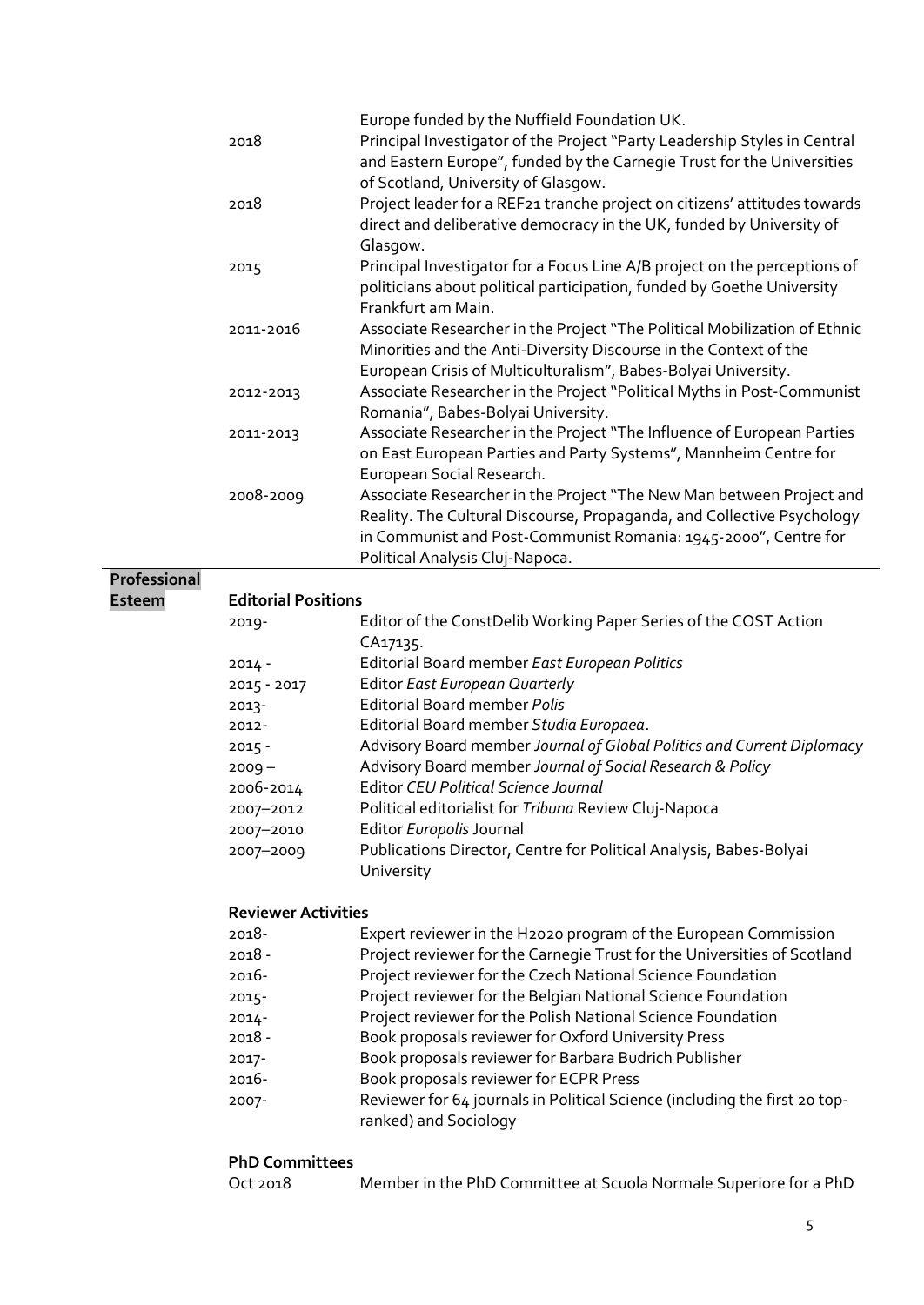thesis on ideological competition in Central and Eastern Europe Sep 2017 Member in the PhD Committee at Abo Akademi Finland for a PhD thesis on online political participation in Europe

#### **Professional Memberships**

American Political Science Association British Association for Slavonic and East European Studies European Consortium for Political Research Standing Groups of ECPR:

- Central and Eastern European Politics
- Democratic Innovations
- **Parliaments**
- Political Parties
- Public Opinion and Voting Behavior in a Comparative Perspective
- South Eastern Europe

Elections, Parties and Public Opinion (EPOP) European Parties Elections and Referendums Network International Political Science Association Members and Activists of Political Parties (MAPP) The Selection and Deselection of Political Elites Network (SEDEPE)

#### **Publications**

#### **Monographs:**

Sergiu Gherghina, *Party Organization and Electoral Volatility in Central and Eastern Europe: Enhancing Voter Loyalty,* London: Routledge, 2014.

#### **Special issue editor:**

- Sergiu Gherghina, special issue on the adaptation of political parties in post-comunist Europe, *European Review*, 2020.
- Sergiu Gherghina, Sorina Soare and Vincent Jacquet, symposium editors on deliberation in political parties, *European Political Science*, 2019.
- Sergiu Gherghina and Adam Fagan, special issue on fringe political parties in postcommunist Europe, *Party Politics*, 2019.
- Sergiu Gherghina, Caroline Close and Petr Kopecky, special issue on intra-party democracy in Europe, *Party Politics*, 2019.
- Sergiu Gherghina, special issue on political parties and direct democracy, *East European Politics and Societies*, 2019.
- Sergiu Gherghina, Joakim Ekman and Olena Podolian, special issue on democratic innovations in Eastern Europe, *Contemporary Politics*, 2018.
- Caroline Close and Sergiu Gherghina, special issue on parliamentary unity in Europe, *Parliamentary Affairs*, 2018.
- Sergiu Gherghina and Petr Kopecky, special issue on appointed political elites in Europe, *Acta Politica*, 2016.
- Sergiu Gherghina and Joakim Ekman, special issue on political participation and civic engagement in Eastern Europe, *East European Politics*, 2016.
- Sergiu Gherghina, special issue on Romanian politics, *Suedosteuropa*, 2015.

#### **Articles in international peer-review journals (chronological order):**

- Sergiu Gherghina and Clara Volintiru, "Political parties and clientelism in transition countries: evidence from Georgia, Moldova and Ukraine". *Acta Politica*, 2020 (online first).
- Sergiu Gherghina, "Members versus Experts: The Perceptions of Party Leadership Styles in New Democracies." *European Review*, 2020 (online first).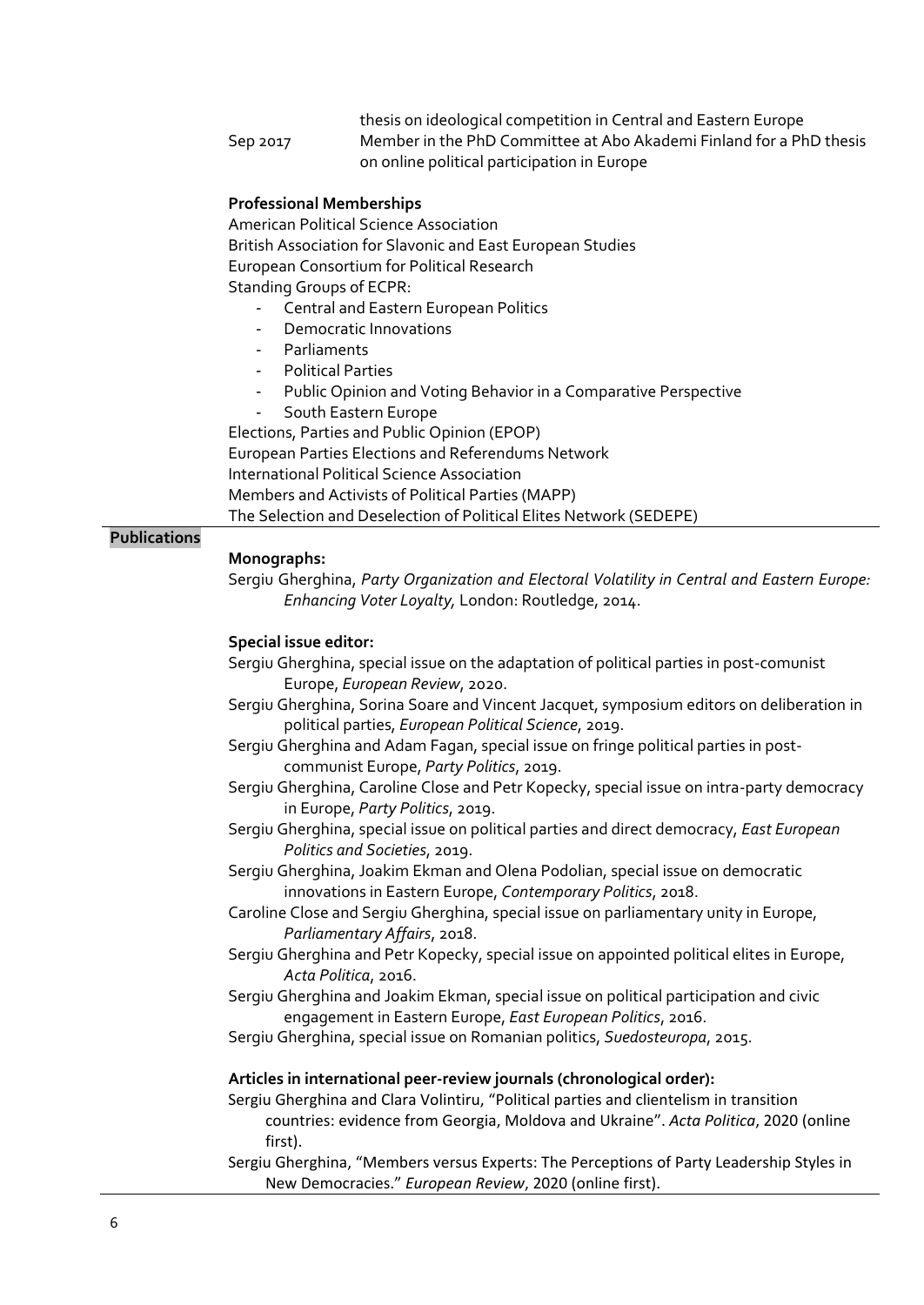- Sergiu Gherghina, "The Adaptation Strategies of Post-Communist Political Parties: An Introduction." *European Review* (online first).
- Sergiu Gherghina, Aurelian-Petruș Plopeanu, and Constantin-Valer Necula, "The Impact of Socio-Cultural Integration on Return Intentions: Evidence from a Survey on Romanian Migrants." *Journal of Immigrant & Refugee Studies*, 2020 (online first).
- Sergiu Gherghina and Victoria Stoiciu, "Selecting Candidates through Deliberation: The Effects for Demos in Romania." *European Political Science*, 2020 (online first).

Mihail Chiru and Sergiu Gherghina, "National games for local gains: Legislative activity, party organization and candidate selection", *Journal of Elections, Public Opinion and Parties*, vol. 30, no. 1, 2020, 64-82.

Nanuli Silagadze and Sergiu Gherghina, "Referendum Policies across Political Systems", *The Political Quarterly*, 2019 (online first).

Nanuli Silagadze and Sergiu Gherghina, "Bringing the policy in: A new typology of national referendums", *European Political Science*, 2019 (online first).

Sergiu Gherghina and Sorina Soare, "Electoral performance beyond leaders? The organization of populist parties in post-Communist Europe", *Party Politics*, 2019 (online first).

Sergiu Gherghina and Adam Fagan, "Fringe political parties or political parties at the fringes? The dynamics of political competition in post-communist Europe", *Party Politics*, 2019 (online first).

Caroline Close and Sergiu Gherghina, "Rethinking intra-party cohesion: Towards a conceptual and analytical framework", *Party Politics*, 2019 (online first).

Sergiu Gherghina, Caroline Close and Petr Kopecký, "The dynamics and dimensions of intra-party conflict: Introduction to the special issue", *Party Politics*, online first 2019.

Sergiu Gherghina, "How Political Parties Use Referendums: An Analytical Framework", *East European Politics and Societies and Cultures*, 2019, vol. 33, no. 3, 677-690.

Sergiu Gherghina, "Hijacked Direct Democracy: The Instrumental Use of Referendums in Romania", *East European Politics and Societies and Cultures*, 2019, vol. 33, no. 3, 778– 797.

Solange Pompl and Sergiu Gherghina, "Messages and Familiar Faces: Crowdfunding in the 2017 U.K. Electoral Campaign", *Politics & Policy*, vol. 47, no. 3, 2019, 436-463.

Caroline Close and Sergiu Gherghina, "Introduction: Towards a better understanding of parliamentary unity", *Parliamentary Affairs*, vol. 72., no. 2, 2019, 379-386.

Caroline Close, Sergiu Gherghina and Vivien Sierens, "Prompting legislative agreement and loyalty: What role for intra-party democracy?", *Parliamentary Affairs*, vol. 72., no. 2, 2019, 387-405.

Sergiu Gherghina and Brigitte Geissel, "An Alternative to Representation: Explaining Preferences for Citizens as Political Decision-Makers", *Political Studies Review*, online first 2018.

Sergiu Gherghina, Joakim Ekman and Olena Podolian, "Democratic innovations in Central and Eastern Europe: expanding the research agenda", *Contemporary Politics*, online first 2018.

Sergiu Gherghina and Nanuli Silagadze, "And yet it matters: referendum campaigns and vote decision in Eastern Europe", *Contemporary Politics*, vol. 25, no. 1, 2019, 29-46.

Tatiana Varacheva and Sergiu Gherghina, "Neutral or Biased? The Presentation of the Kyrgyzstan and Egypt Uprisings by RIA Novosti", Europe-Asia Studies, vol. 70, no. 8, 1213-1235.

Anna Kandyla and Sergiu Gherghina "What triggers the intention to use the European Citizens' Initiative? The role of benefits, values and efficacy", *Journal of Common Market Studies*, vol. 56, no. 6, 2018, 1223-1239.

Sergiu Gherghina and Nanuli Silagadze, "Policy Agenda and Legitimation: Referendums on Interethnic Relations in Central and Eastern Europe", *Nationalism and Ethnic Politics*,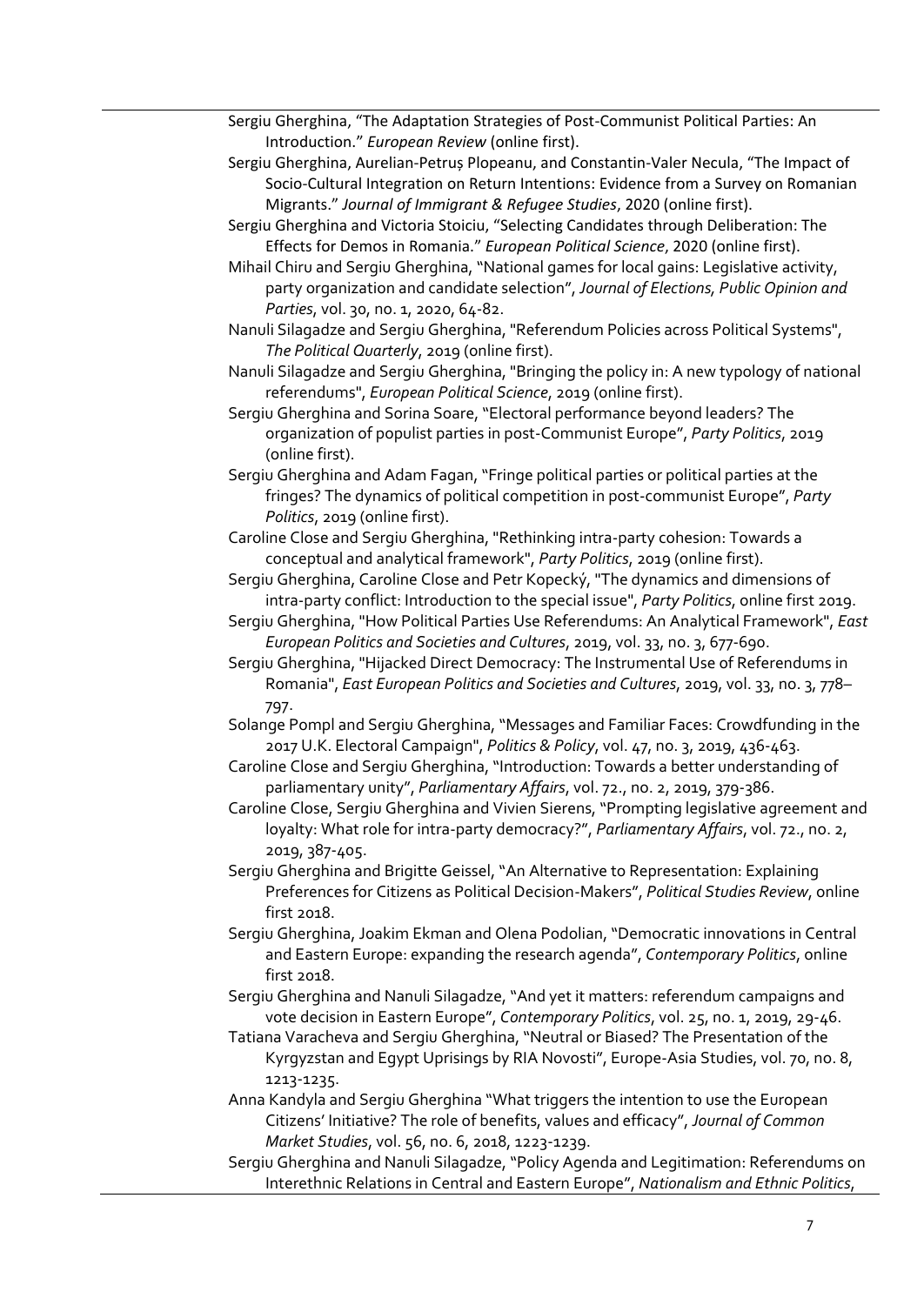vol. 24, no. 2, 2018, 389-410.

- Sergiu Gherghina and Benjamin von dem Berge, "When Europeanisation meets organisation: enhancing the rights of party members in Central and Eastern Europe". *Journal of European Integration*, vol. 40, no. 2, 2018, pp. 209-226.
- Nanuli Silagadze and Sergiu Gherghina, "When who and how matter: Explaining the success of referendums in Europe". *Comparative European Politics*, vol. 16, no. 5, 2018, 905-922.
- Caroline Werkmann and Sergiu Gherghina, "Organized for Parliament? Explaining the Electoral Success of Radical Right Parties in Post-Communist Europe", *Government & Opposition*, vol. 53, no. 3, 2018, 461-485.
- Mihail Chiru and Sergiu Gherghina, "Committee chair selection under high informational and organizational constraints", *Party Politics*, online first 2017.
- Sergiu Gherghina and Brigitte Geissel, "Linking Democratic Preferences and Political Participation: Evidence from Germany", *Political* Studies, vol. 65, no. 15, 2017, 24-42*.*
- Sergiu Gherghina and Clara Volintiru, "A New Model of Clientelism: Political Parties, Public Resources, and Private Contributors", *European Political Science Review*, vol. 9, no. 1, 2017, 115-137.
- Sergiu Gherghina, "Direct Democracy and Subjective Regime Legitimacy in Europe", *Democratization*, vol. 24, no. 4, 2017, 613-631.
- Sergiu Gherghina and Adriana Groh, "A poor sales pitch? The European citizens' initiative and attitudes toward the EU in Germany and the UK", *European Politics and Society*, vol. 17, no. 3, 2016, 373-387.
- Sergiu Gherghina and George Jiglau, "Playing Their Cards Right: Ethnic Parties and Government Coalitions in Post-Communist Europe", *Nationalism and Ethnic Politics*, vol. 22, no. 2, 2016, 220-240.
- Sergiu Gherghina, "Rewarding the 'Traitors'? Legislative Defection and Re-election in Romania", *Party Politics*, vol. 22, no. 4, 2016, 490-500*.*
- Sergiu Gherghina and Petr Kopecky, "Politicization of administrative elites in Western Europe: An Introduction", *Acta Politica*, vol. 51, no. 4, 2016, 407-412.
- Sergiu Gherghina and Huan-Kai Tseng, "Voting home or abroad? Comparing migrants' electoral participation in countries of origin and of residence", *Nationalities Papers*, vol. 44, no. 3, 2016, 456-472.
- Sergiu Gherghina and Sorina Soare, "A Test of the EU Post-Accession Influence: Comparing Reactions to Political Instability in Romania", *Democratization*, vol. 23, no. 5, 2016, 797-818.
- Sergiu Gherghina and Sergiu Miscoiu, "Crowd Sourced Legislation and Politics: The Legitimacy of Constitutional Deliberation in Romania", *Problems of Post-Communism*, vol. 63, no. 1, 2016, 27-36.
- Sergiu Gherghina, "Making voices count: the political participation of Romanian immigrants in Western Europe", *East European Politics*, vol. 32, no. 2, 2016, 258-276.
- Sergiu Gherghina, "The MP Renomination Indicator: A Measure of Elite Continuity and its Importance for Legislative Research", *Parliamentary Affairs*, vol. 68, no. 2, 2015, 393- 400.
- Sergiu Gherghina, "The Romanian presidential election, November 2014", *Electoral Studies* vol. 38, no. 1, 2015, 109-114.
- Michal Radecki and Sergiu Gherghina, "Objective and Subjective Party Leadership Selection: Regulations, Activists, and Voters in Poland", *European Politics and Society*, vol. 16, no. 4, 2015, 598-612.
- Sergiu Gherghina, "Shaping Parties' Legitimacy: Internal Regulations and Membership Organizations in Post‐Communist Europe", *International Political Science Review*, vol. 35, no. 3, 2014, 291-306.
- Sergiu Gherghina, "The Threat of Diversity? Explaining Attitudes Towards Ethnic Conflict in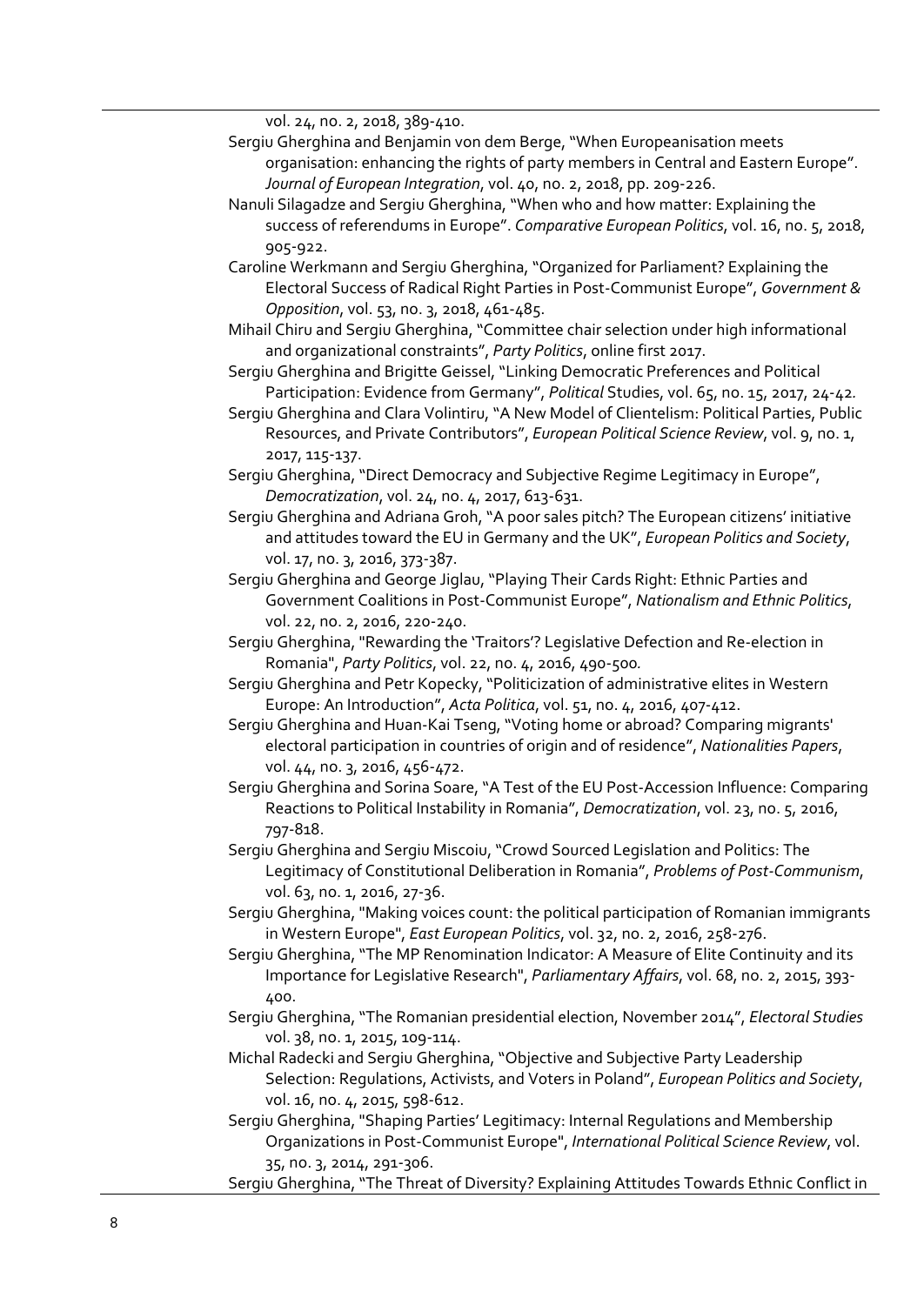Romania", *Suedosteuropa*, vol. 62, no. 1, 2014, 34-49.

- Sergiu Gherghina and Mihail Chiru, "Parliamentary Sovereignty and International Intervention: Elite Attitudes in the First Central European Legislatures", *East European Politics*, vol. 30, no. 1, 2014, 21-33.
- Sergiu Gherghina and Mihail Chiru, "Determinants of legislative voting loyalty under different electoral systems: Evidence from Romania", *International Political Science Review*, vol. 35, no. 5, 2014, 523-541.
- Sergiu Gherghina and Sergiu Miscoiu, "A Rising Populist Star: The Emergence and Development of the PPDD in Romania", *Debatte: Journal of Contemporary Central and Eastern Europe*, vol. 22, no. 2, 2014, 181-197.
- Sergiu Gherghina and Sergiu Miscoiu, "The Failure of Cohabitation: The Institutional Crises in Romania", *East European Politics and Societies*, vol. 27. No. 4, 2013, 668-684.
- Sergiu Gherghina, Mihail Chiru, and Laurentiu Stefan, "Electoral Reform Cui Bono? Attitudes of the Romanian MPs about the Electoral System Change", *Journal of Legislative Studies*, vol. 19, no. 3, 2013, 351-369.
- Mihail Chiru, Sergiu Gherghina, and Laurentiu Stefan, "Standing for Reelection Under Different Rules: Evidence from the Romanian Legislature", *Problems of Post-Communism*, vol. 60, no. 5, 2013, 34-44.
- Sergiu Gherghina and Alexia Katsanidou, "Data Availability in Political Science Journals", *European Political Science*, vol. 12, no. 3, 2013, 333-349.
- Sergiu Gherghina, "One-Shot Party Primaries: The Case of the Romanian Social Democrats", *Politics* vol. 33, no. 3, 2013, 185-195.
- Sergiu Gherghina and Mihail Chiru, "Taking the Short Route: Political Parties, Funding Regulations, and State Resources in Romania", *East European Politics and Societies*, vol. 27, no. 1, 2013, 108-128.
- Sergiu Gherghina, "Going for a Safe Vote: Electoral Bribes in Post-Communist Romania", *Debatte: Journal of Contemporary Central and Eastern Europe*, vol. 21, no. 2-3, 2013, 143-164.
- Sergiu Gherghina and Huan-Kai Tseng, "When Candidates and Distribution of Votes Matter: A New Indicator of Electoral Competitiveness", *ASK: Research and Methods*, vol. 21, no. 1, 2012, 55-68.
- Sergiu Gherghina and George Jiglau, "Where does the Mechanism Collapse? Understanding the 2008 Romanian Electoral System", *Representation* vol. 48, no. 4, 2012, 445-459.
- Lina Klymenko and Sergiu Gherghina, "Determinants of Positive Attitudes Towards an Authoritarian Regime: The Case of Belarus", *Soviet and Post-Soviet Review*, vol. 39, no. 2, 2012, 249-269.
- Mihail Chiru and Sergiu Gherghina. "Keeping the Doors Closed: Leadership Selection in Post-Communist Romania", *East European Politics and Societies*, vol. 26, no. 3, 2012, 510-537.
- Natalia Vlas and Sergiu Gherghina, "Where Does Religion Meet Democracy? A Comparative Analysis of Attitudes in Europe", *International Political Science Review*, vol. 33, no. 3, 2012, 336-351.
- Mihail Chiru and Sergiu Gherghina, "When Voter Loyalty Fails: Party Performance and Corruption in Bulgaria and Romania", *European Political Science Review*, vol. 4, no. 1, 2012, 29-49.
- Mihail Chiru and Sergiu Gherghina, "Does the Confidence in the EU Spill Over to the National Level? A Longitudinal Analysis of Political Trust in Central Europe", *Perspectives on European Politics and Societies*, vol. 13, no. 2, 2012, 226-245.
- Sergiu Gherghina and Mihail Chiru, "The First Casting Happens at Home: Role Formation in the European Parliament Elections", *Journal of Southeast European and Black Sea Studies*, vol. 12, no. 2, 2012, 299-314.
- Laurențiu Ștefan, Sergiu Gherghina, and Mihail Chiru, "We all agree that we disagree too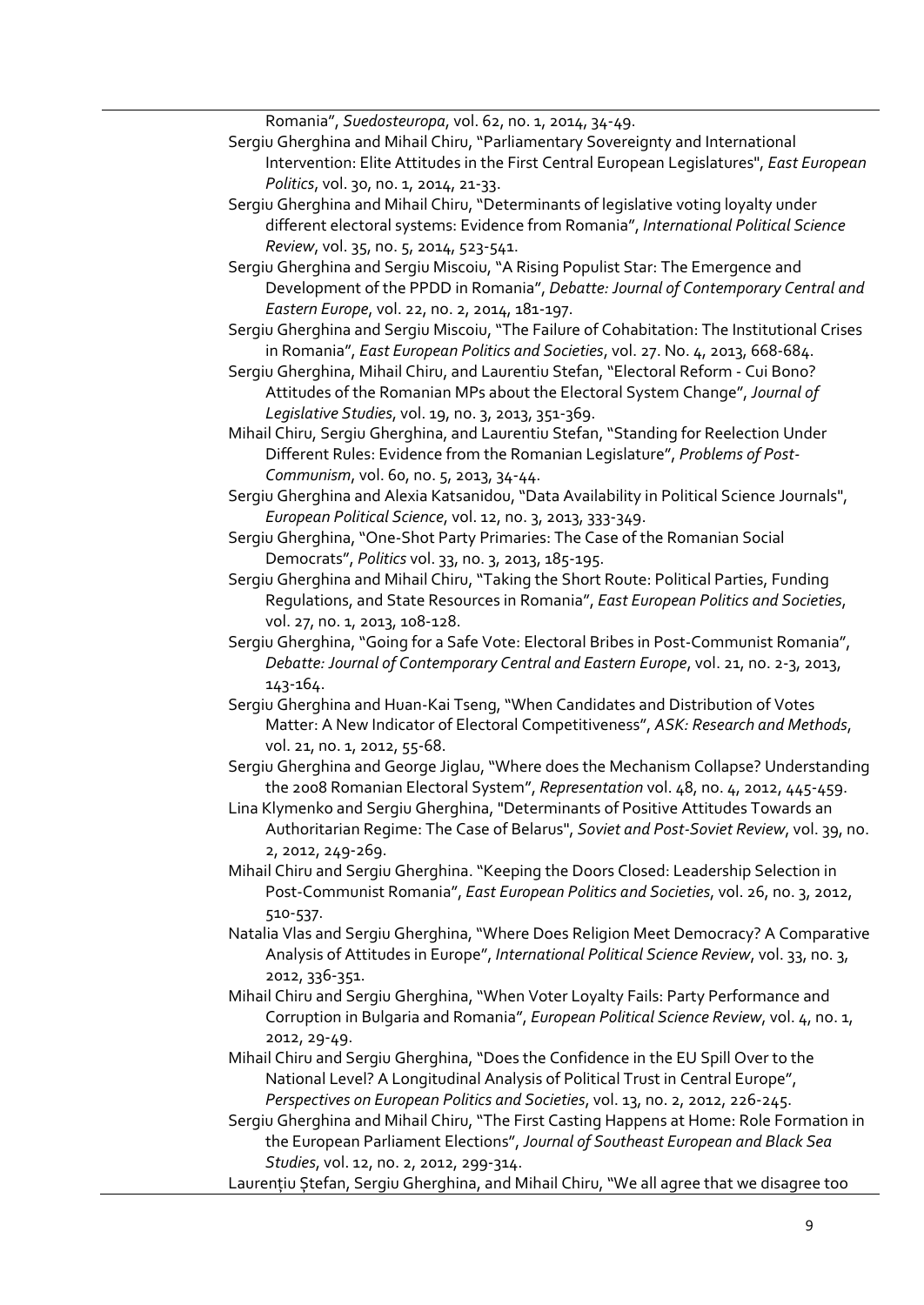much: Attitudes of the Romanian MPs' towards Party Discipline", *East European Politics*, vol. 28, no. 2, 2012, 180-192.

- Sergiu Gherghina and Mihail Chiru, "Voting after Watching: The Strategic Role of Election Polls", *European Review*, vol. 20, no. 2, 2012, 210-221.
- Sergiu Gherghina and Lina Klymenko, "Why Look Back? Citizens' Attitudes towards the Communist Regime in Belarus, Russia, and Ukraine", *Problems of Post-Communism*, vol. 59, no. 1, 2012, 55-65.
- George Jiglau and Sergiu Gherghina, "The Divergent Paths of the Ethnic Parties in Post-Communist Transitions", *Transition Studies Review*, vol. 18, no. 2, 2011, 445-457.
- Sergiu Gherghina, "Does Government Performance Matter? Electoral Support for Incumbents in Six Post-Communist Countries", *Contemporary Politics,* vol. 17, no. 3, 2011, 257-277.
- Sergiu Gherghina, "MPs' Role Orientations in Newly Emerged Democratic Legislatures", *Journal of Legislative Studies,* vol. 17, no. 1, 2011. 45-64.
- David Lowery, Simon Otjes, Sergiu Gherghina, Arjen van Witteloostuijn, Gabor Peli, Holly Brasher, "Policy Agendas and Births and Deaths of Political Parties: The Dutch Model", online first *Party Politics* 2011.

Sergiu Gherghina and George Jiglau, "Explaining Ethnic Mobilization in Post-Communist Countries", *Europe-Asia Studies*, vol. 63, no. 1, 2011, 49-76.

- David Lowery, Simon Otjes, Sergiu Gherghina, Arjen van Witteloostuijn, Gabor Peli, and Holly Brasher, "Unpacking LogM: Toward a More General Theory of Party System Density", *American Journal of Political Science*, vol. 54, no. 4, 2010, 921-935.
- Sergiu Gherghina and Mihail Chiru, "Practice and Payment: Determinants of Candidate List Position in European Parliament Elections", *European Union Politics*, vol. 17, no. 4, 2010. 533-552.
- Sergiu Gherghina, "Unraveling Romance: The assessment of EU Support in candidate countries", *Comparative European Politics*, vol. 8, no. 4, 2010, 444-467.
- Sergiu Gherghina and Stefano Braghiroli, "A Lover to Be Ashamed of: Romania in the Eyes of the Italian Political Elites", *Journal of Social Research & Policy*, no. 2, 2010*.*
- Sergiu Gherghina and George Jiglau, "Making the European Elections Attractive for Citizens: A Reform of the Electoral System", *European Perspectives*, October 2010.
- Sergiu Gherghina and Doru Frantescu, "Improving Rookies' Performance: An Assessment of the Romanian MEPs' Activity", *European Review*, vol. 18, no. 2 (April 2010), 155-175.
- Sergiu Gherghina and Floarea-Maria Pop, "The Bumpy Road to Democracy. Transition Challenges in Kosovo", *Transitions*, vol. 50, no. 1, 2010, 105-124.
- Natalia Vlas and Sergiu Gherghina, "Convergence or Replacement? Attitudes Towards Political and Religious Institutions in Contemporary Romania", *Journal for the Study of Religions and Ideologies*, vol. 8, no. 24, 2009, 70-94.
- Sergiu Gherghina, "What Differs in Transition? Triadic Political Relationships in Post-Communist Countries", *Central European Political Science Review*, vol. 9, no. 34, 2009, 35-60.
- Sergiu Gherghina and George Jiglau, "Party Types and Electoral Stability in Central and Eastern European States", *Transitions*, March 2008.

#### **Articles in national peer-review journals (chronological order):**

- Sergiu Gherghina, "Ideological Disagreement in the 2014 European Election. Self-Placement and Party Positioning According to Romanian Candidates", *Studia Politica. Romanian Political Science Review*, vol. 24, no. 3, 2014, 407-422.
- Sergiu Gherghina, "What Comes Next? A Candidate Perspective on the EP Policy Priorities until 2019", *Romanian Journal of European Affairs*, vol. 14, no. 3, 2014, 50-64.
- Sergiu Gherghina and Sorina Soare, "Oltre il linguaggio commune il populismo nella scienza
	- politica", *Trasgressioni*, vol. 58, no. 1-2, 2014, 59-68.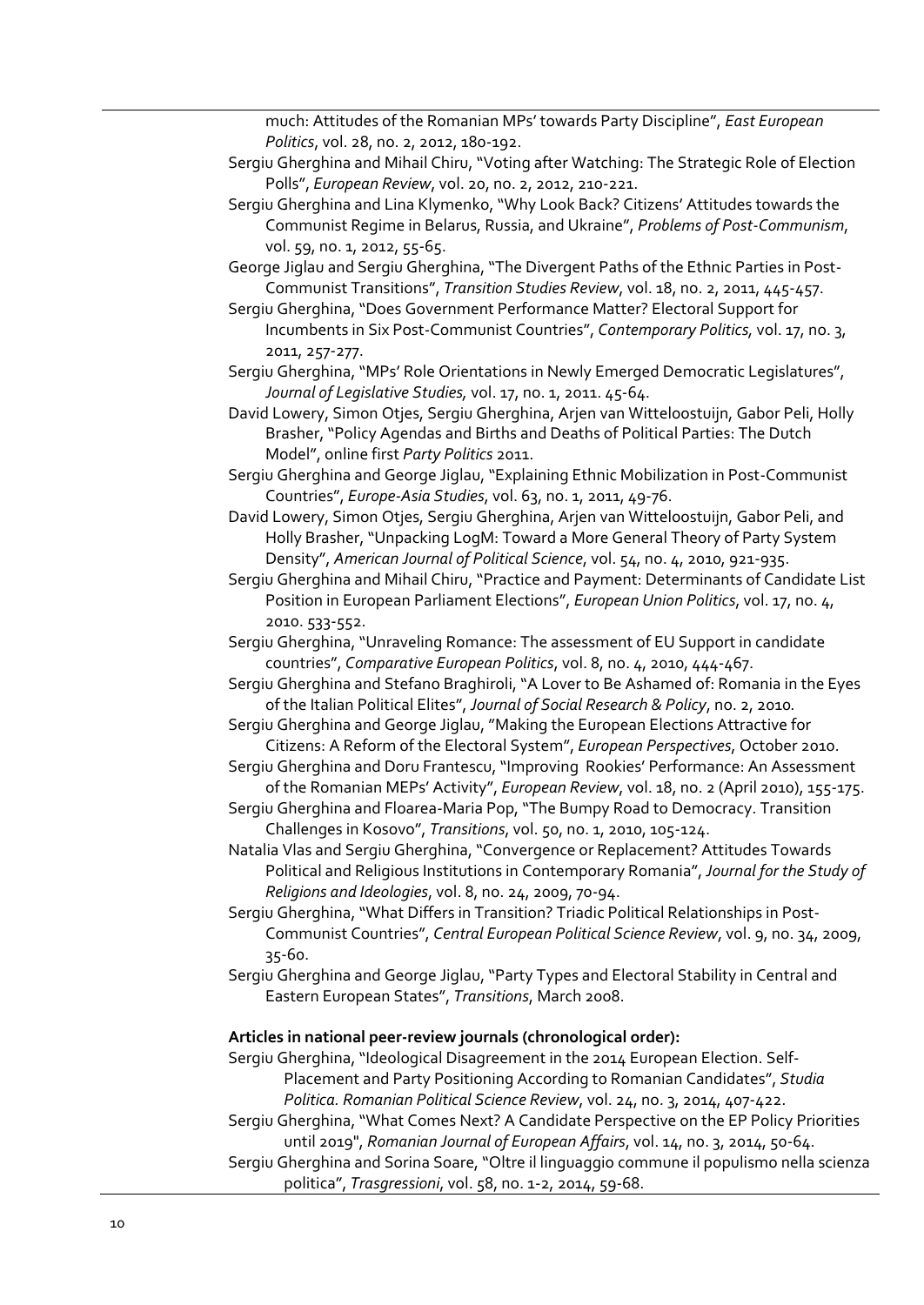- Sergiu Gherghina, "Changing Borders, Stable Attitudes: The National and European Identity before and after the most Recent EU Enlargements", *Romanian Journal of European Affairs*, vol. 12, no. 2, 2012, 52-66.
- George Jiglau and Sergiu Gherghina, "The Ideological Institutionalization of the Romanian Party System", *Romanian Journal of Political Science* vol. 11, no. 1, 2011, 71-90.
- Sergiu Gherghina and Mihail Chiru, "Spinning the European Wheel: Benefits, Welfare, and Identity Layers in the Old and New Member States", *Romanian Sociology*, vol. 9, no. 1, 2011, 65-79.
- Sergiu Gherghina, "Extrema cameleon" (The Chameleonic Extremists"), *Foreign Policy Romania*, no. 24, 2011.
- Sergiu Gherghina, "Supporting the EU with(out) Political Knowledge: Empirical Evidence from a New Joiner", *Romanian Journal of European Affairs*, vol. 10, no. 4, 2010, 66- 77.
- Sergiu Gherghina, "It is Different from Inside: Perceptions of National and European Identity in the 2004 EU New Member States", *Studia Europaea*, no. 4, 2010, 51-70.
- Mihail Chiru and Sergiu Gherghina, "Promoting Ideology through Social Engineering Experiments: The Danube Black Sea Canal", *Transylvanian Review*, Vol. XIX, Supplement No. 5(3), 2010, 259-276.
- Sergiu Gherghina, "The Helping Hand: The Role of the EU in the Democratization of Post- .Communist Europe", *Romanian Journal of Political Science*, vol. 9, no. 3-4, 2009, 65- 79.
- Sergiu Gherghina and Mihail Chiru, "Where is the Difference? The Profile of the Romanian Candidates for the 2009 European Elections", *Romanian Journal of European Affairs,*  vol. 9, no. 4, 2009, 79-99.
- Sergiu Gherghina and George Jiglau, "The Role of Ethnic Parties in the Europeanization Process - The Romanian Experience", *Romanian Journal of European Affairs,* vol. 8, no. 2, 2008, 82.99.

## **Edited books:**

- Sergiu Gherghina (ed.), *Party Leaders in Eastern Europe: Personality, Behavior and Consequences*, Basingstoke: Palgrave MacMillan, 2020.
- Sergiu Gherghina, Joakim Ekman, Olena Podolian (eds.), *Democratic Innovations in Central and Eastern Europe*, London: Routledge, 2019.
- Sergiu Gherghina, Alexandra Iancu and Sorina Soare (eds.), *Party Members and Their Importance in Non-EU Countries: A Comparative Analysis*, London: Routledge, 2018.
- Sergiu Gherghina, Sergiu Miscoiu and Sorina Soare, *Contemporary Populism: A Controversial Concept and its Diverse Forms*. Newcastle-upon-Tyne: Cambdrige Publishing Scholars, 2013.
- Sergiu Gherghina and Sergiu Miscoiu. *Institutii si comportament politic in noile democratii europene* (Political Institutions and Behavior in the New European Democracies), Cluj-Napoca: EFES, 2013.
- Sergiu Gherghina, Sergiu Miscoiu, and Sorina Soare, *Populismul contemporan* (The Contemporary Populism), Iasi: Editura Institutului European, 2012.
- Sergiu Gherghina and Sergiu Miscoiu, *Miturile politice in Romania contemporana* (Political Myths in Contemporary Romania), Iasi: Editura Institutului European, 2012.
- Sergiu Gherghina, *Voturi și politici: Dinamica partidelor românești din ultimele doua decenii*  (Votes and Policies: The Dynamic of Romanian Parties in the Last Two Decades), Iasi: Editura Institutului European, 2011.
- Sergiu Gherghina and Sergiu Miscoiu, *Partide si lideri populisti in Romania post-comunista*  (Extremist Political Parties and Leaders in Post-Coommunist Romania)*,* Iasi: Editura Institutului European, 2010.
- Ovidiu Pecican and Sergiu Gherghina, *România în UE: Trei ani de la aderare* (Romania in the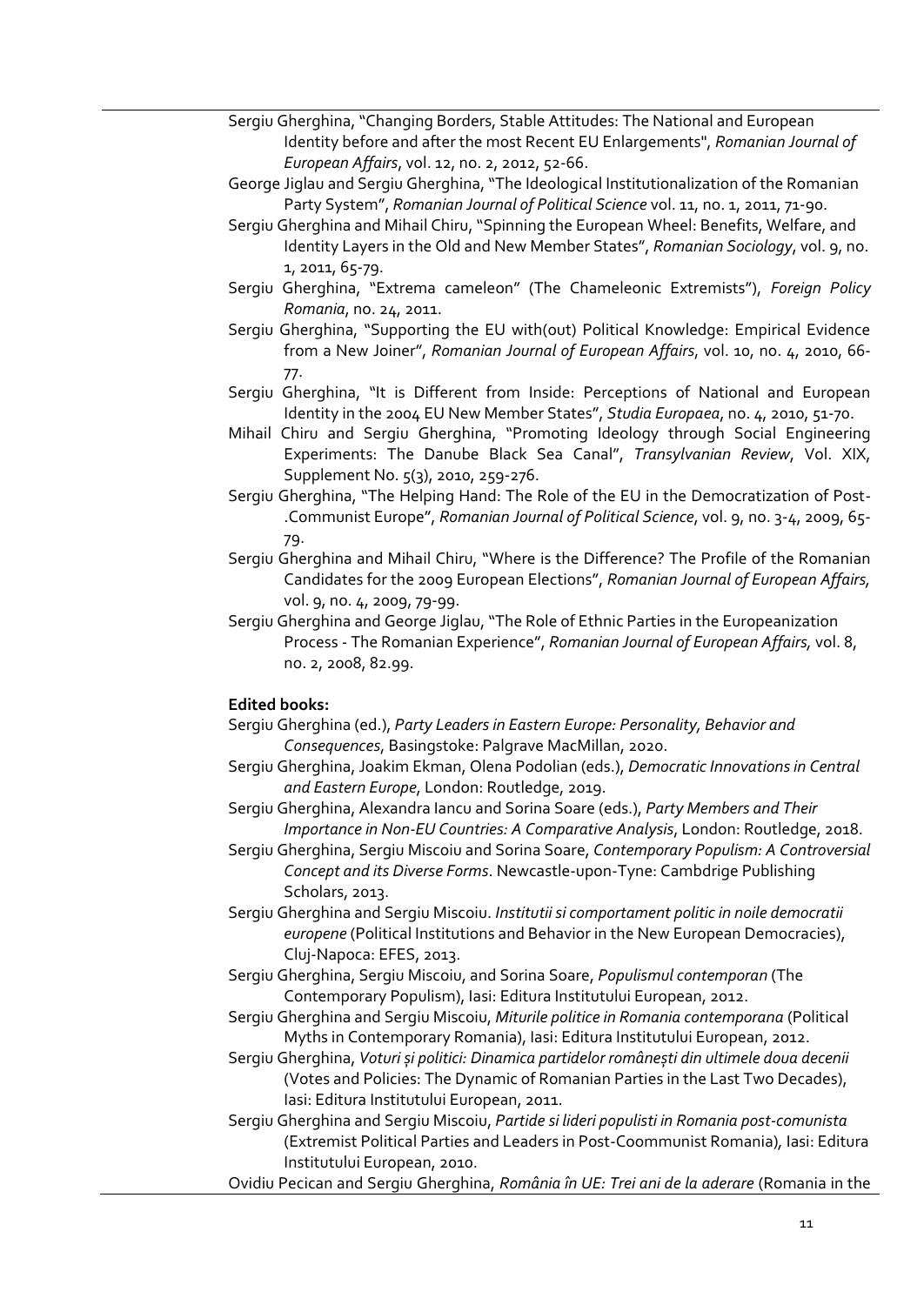EU: Three Years after Accession), Cluj-Napoca: Limes, 2010.

- Sergiu Gherghina, George Jiglau, Flore Pop, and Ovidiu Pecican, *Ce aduce nou Tratatul de la Lisabona?* (What Does the Lisbon Treaty Bring New?)*,* Cluj-Napoca: Cluj University Press, 2010.
- Vasile Boari and Sergiu Gherghina, *Studii Politice. Vol. V* (Political Studies, vol. V)*,* Cluj-Napoca: Cluj University Press, 2010.
- Sergiu Gherghina and Mihail Chiru, *Planuri și promisiuni Programele electorale ale partidelor la alegerile legislative naţionale (2008) şi europene (2009)* (Plans and Promises: The Party Manifestos of the Romanian Parties at the National [2008] and European [2009] Elections), Cluj-Napoca: CA Publishing, 2010.
- Sergiu Gherghina, *Cine decide? Partide, reprezentanţi şi politici în Parlamentul României şi cel European* (Who decides? Political Parties, Representatives, and Policies in the Romanian and European Parliaments), Iaşi: Editura Institutului European, 2010.
- Irina Angelescu, Sergiu Gherghina, and Paul Flather, *Facets of Migration in Contemporary Europe Interdisciplinary Approaches to Specific Challenges,* Stuttgart: Ibidem-Verlag, 2010.

#### **Book chapters:**

- Sergiu Gherghina and Sorina Soare, "The Organization of Romanian Parties Abroad" in Tudi Kernalegenn and Emilie van Haute (eds.), *Political Parties Abroad. A New Arena for Party Politics*, London: Routledge, 2020, 77-95.
- Sergiu Gherghina and Mihail Chiru, "Romania: An Ambivalent Parliamentary Opposition" in Elisabetta de Giorgi and Gabriella Ilonszki (eds.), *Opposition Parties in European Legislatures Conflict or Consensus?* London: Routledge, 2018, 191-209.
- Sergiu Gherghina, "The Use of Referendums in Central and Eastern Europe after the EU Accession" in Tom Hashimoto and Michael Rhimes (eds.), *Reviewing European Union Accession. Unexpected Results, Spillover Effects, and Externalities*, Leiden: Brill, 2017, 41-56.
- Sergiu Gherghina, Sergiu Miscoiu and Sorina Soare, "How Far Does Nationalism Go? An Overview of Populist Parties in Central and Eastern Europe" in Reinhard Heinisch, Christina Holtz-Bacha and Oscar Mazzoleni (eds.), *Political Populism. A Handbook*, Baden-Baden: Nomos, 2017, 193-208.
- Sergiu Gherghina and Michael Hein, "Constitutional Politics in Post-Socialist Romania" in Anna Fruhstorfer and Michael Hein (eds.), *Constitutional Politics in Central and Eastern Europe. From Post-Socialist Transition to the Reform of Political Systems*, Wiesbaden: Springer VS, 2016, 173-197.
- Brigitte Geissel and Sergiu Gherghina, "Constitutional Deliberative Democracy and Democratic Innovations" in Min Reuchamps and Jane Suiter (eds.), *Constitutional Deliberative Democracy in Europe*. Colchester: ECPR Press, 2016, 75-92.
- Sergiu Gherghina and Peter Spac, "Democratising Candidate Selection in Romania and Slovakia" in Giulia Sandri, Antonella Seddone and Fulvio Venturino (eds.), *Party Primaries in Comparative Perspective*, Surrey: Ashgate, 2015, 145-160.
- Mihail Chiru, Anika Gauja, Sergiu Gherghina and Juan Rodriguez-Teruel, "Explaining Change in Party Leadership Selection Rules" in William P. Cross and Jean-Benoit Pilet (eds.), *The Politics of Party Leadership. A Cross-National Perspective.* Oxford: Oxford University Press, 2015, 31-49.
- Mihail Chiru and Sergiu Gherghina, "Let's not risk too much. The selection of party leaders in Romania" in Jean-Benoit Pilet and William P. Cross (eds.) *The Selection of Political Party Leaders in Contemporary Parliamentary Democracies. A Comparative Study*, New York and London: Routledge, 2013, 141-155.
- Sergiu Gherghina, "Formal and Informal Powers in a Semi-Presidential Regime: The Case of Romania" in Vit Hlousek (ed.), Presidents above Parties? Presidents in Central and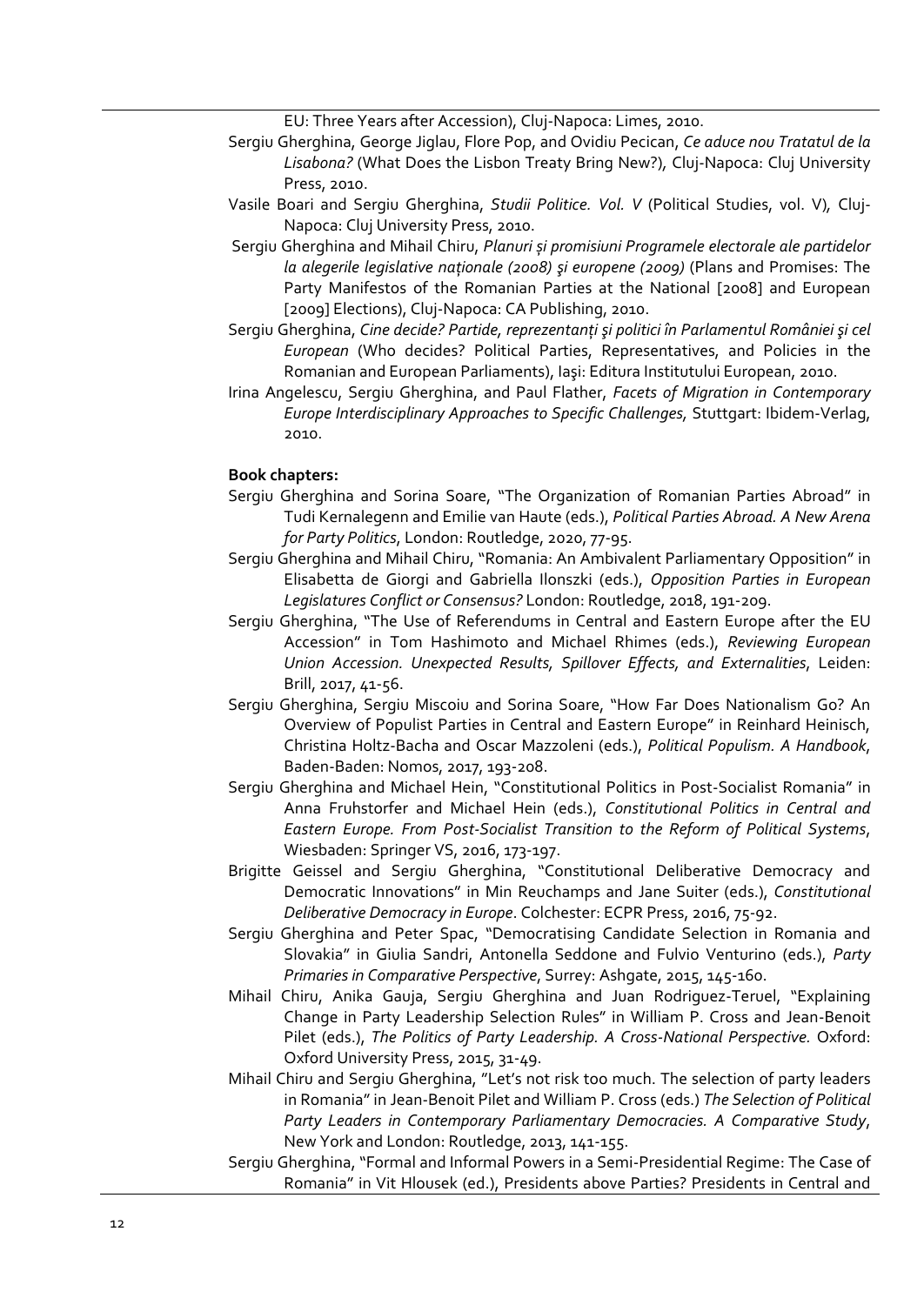Eastern Europe, Their Formal Competencies and Informal Power, Brno: Masaryk University Monographs Series No. 56, 2013, pp. 257-270.

- Sergiu Gherghina, "Romanians" in Jeffrey E. Cole (ed.), *Ethnic Groups of Europe. An Encyclopedia*, Santa Barbara: ABC-Clio, 2011, 303-307.
- Sergiu Gherghina, "European Union Policy on Minorities" in Jeffrey E. Cole (ed.), *Ethnic Groups of Europe. An Encyclopedia*, Santa Barbara: ABC-Clio, 2011, xv.
- Sergiu Gherghina and Mihail Chiru, "Spinning the European Wheel: Benefits, Welfare, and Identity Layers in the Old and New Member States", Brigitta Balogh, Sergiu Balțatescu, Krisztina Bernáth, Éva Biró-Kaszás, Adrian Hatos (eds.) *Proceedings of the international conference European, National and Regional Identity*, Oradea: Oradea University Press, 2011.
- Sergiu Gherghina, "Attitudes towards the Communist Past in Five Central and Eastern European Countries", *History of Communism in Europe. Vol. I. Politics of Memory in Post-Communist Europe,* Bucharest: Zeta Books, 2010, 165-179.
- Sergiu Gherghina and Mihail Chiru, "Cat de departe era Romania interbelica de democratie? Un exemplu de manipulare a procedurilor electorale" (How Far was Interwar Romania from Democracy? A Case of Rigging the Electoral Procedures) in Ovidiu Pecican (ed.), *Romania interbelica. Istorie si istoriografie* (Interwar Romania. History and Historiography), Cluj-Napoca: Limes, 2010.
- Sergiu Gherghina, "Causes of Extremist Parties' Success in Central and Eastern European States" in Uwe Backes, Tytus Jaskulowski, and Abel Polese (eds.) *Totalitarianism and Transformation*, Gottingen: Vandenhoeck & Ruprecht, 2009.

## **Working papers:**

- Sergiu Gherghina, "The Impact of Party Regulation on Membership Rates in Post-Communist Europe", The Legal Regulation of Political Parties, Working Paper 40, 2014.
- Sergiu Gherghina and George Jiglău, "Outside the Government: Why Ethnic Parties Fail to Join the Post-Communist Cabinets", IOS Working Papers, no. 335, 2013.
- Monica Andriescu and Sergiu Gherghina, "The Dual Consequences of Politicization of Ethnicity in Romania", ECMI Working Papers no. 63, 2013.
- Mihail Chiru and Sergiu Gherghina, "Insecurity and Anti-Immigration in Western Europe", \*COMPASS Working Papers, 2012.
- Sergiu Gherghina, Mihail Chiru, and Fernando Casal Bertoa "State Resources and Pocket Money: Shortcuts for Party Funding in Romania", *DISC Working Paper Series* WP13/2011.
- Sergiu Gherghina, "Europe and the Presidential Election in Romania, November 22- December 6 2009", *Election Briefing no. 52*, European Parties Elections and Referendums Network, Sussex, 2010.

## **19 book reviews published in:**

- $\rightarrow$  Democracy and Authoritarianism
- $\rightarrow$  Democratization
- $\rightarrow$  East European Politics
- $\rightarrow$  Europe-Asia Studies
- $\rightarrow$  Journal of Ethnic and Migration Studies
- $\rightarrow$  Nations and Nationalism
- $\rightarrow$  Party Politics
- $\rightarrow$  Political Studies Review

**Section Chair** August 2018 Panel Chair at the ECPR General Conference. Panel "A Popular Political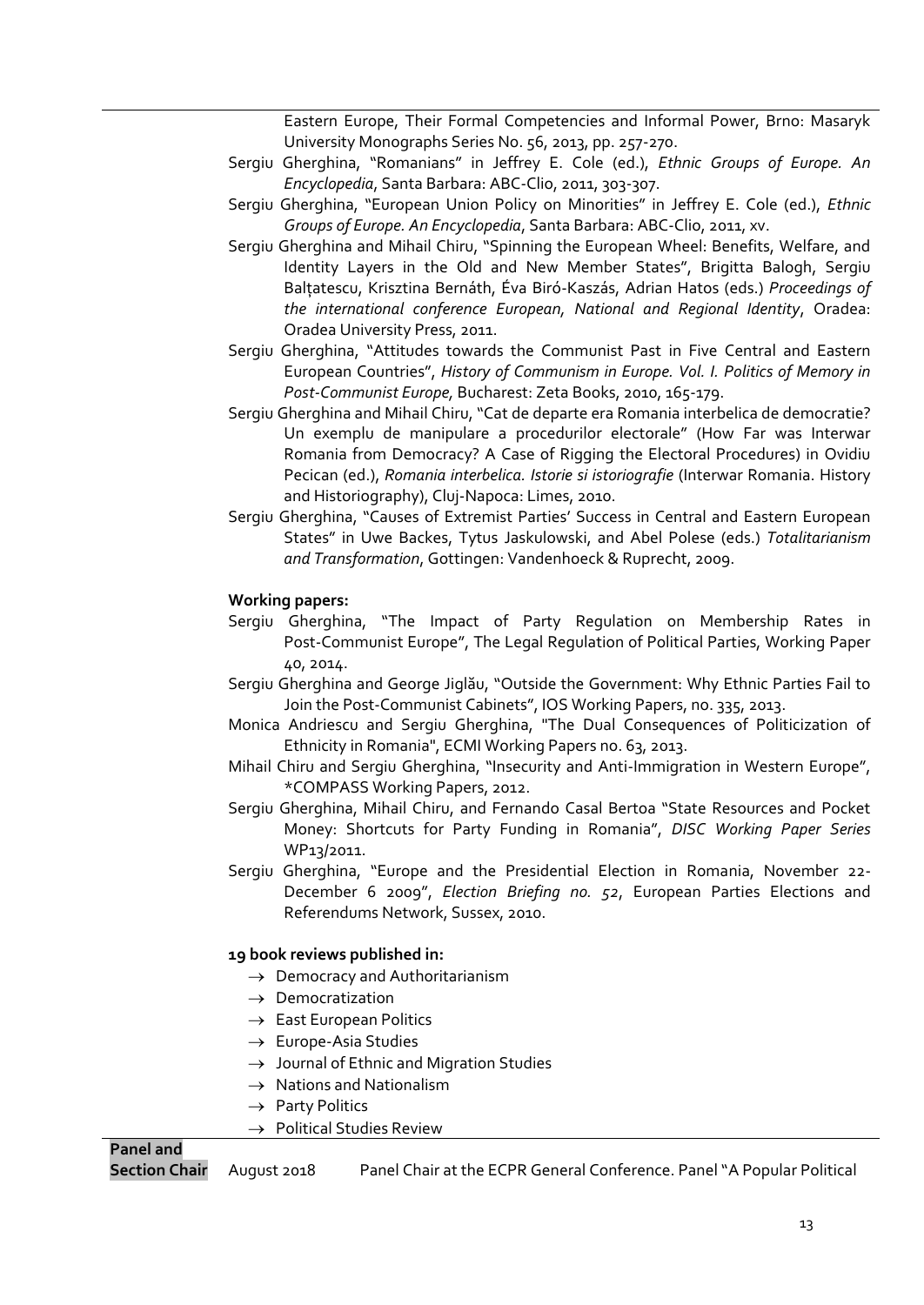|                    |              | Leadership: Social Movements and Politics in Central and Eastern                |
|--------------------|--------------|---------------------------------------------------------------------------------|
|                    |              | Europe", Hamburg                                                                |
|                    | April 2017   | Workshop Director ECPR Joint Session of Workshops, Nottingham.                  |
|                    |              | Workshop: "Intra-Party Cohesion in Times of Political Transformation"           |
|                    | Sep 2016     | Section Chair at the ECPR General Conference, Prague, the Standing              |
|                    |              | Group of Democratic Innovations                                                 |
|                    | Sep 2016     | Panel Chair at the ECPR General Conference, Prague. Panel: "Political           |
|                    |              | Parties and Direct Democracy in Eastern Europe"                                 |
|                    | June 2016    | Panel Chair at CEPSA (Central European Political Science Association)           |
|                    |              | Annual Conference, Ljubljana. Panel: "Party Leaders and Electoral               |
|                    |              | Success in Central and Eastern Europe".                                         |
|                    | Sep 2015     | Panel Chair at the Annual Conference of Elections, Public Opinion and           |
|                    |              | Parties, Cardiff. Panel: "Multi-Level Direct Democracy: Explaining              |
|                    |              | Processes at National and European Level"; Panel: "The multi-faceted            |
|                    |              | process of candidate selection in contemporary political parties"               |
|                    | Sep 2014     | Panel Chair at the ECPR General Conference, Glasgow. Panel:                     |
|                    |              | "Deliberative Experiments and Constitutional Changes: Theoretical and           |
|                    |              | <b>Empirical Approaches"</b>                                                    |
|                    | August 2014  | Panel Chair at the Fourth Global International Studies Conference,              |
|                    |              | Frankfurt. Panel: "Lessons from Sub-National Participatory Practices - A        |
|                    |              |                                                                                 |
|                    |              | European Perspective"                                                           |
|                    | October 2013 | Panel Chair at the International Conference Towards the Good Society,           |
|                    |              | Bucharest. Panel: "Ethnicity and Politics in Central and Eastern Europe"        |
|                    | March 2013   | Workshop Director ECPR Joint Session of Workshops, Mainz. Workshop:             |
|                    |              | "Political Parties and the Recruitment of Appointed Elites in                   |
|                    |              | <b>Contemporary Democracies"</b>                                                |
|                    | May 2012     | Panel Chair at the International Conference Re-Inventing Eastern Europe,        |
|                    |              | Vienna. Panel: "Ethnicity and Its Contemporary Challenges in Eastern            |
|                    |              | Europe"                                                                         |
|                    | May 2011     | Panel Chair at the $7th$ CEU Conference in Social Sciences, Budapest.           |
|                    |              | Panel: "(Neo-)Populism(s) and Radical Right in the Era of Crises"               |
|                    | April 2011   | Panel Chair at the Annual Conference of the British Association for             |
|                    |              | Slavonic and East European Studies, Cambridge. Panel: "Divergence or            |
|                    |              | Convergence? Paths of Political Representation in Eastern Europe"               |
|                    | August 2010  | Party Politics Section Chair at the ECPR Graduate Conference, Dublin.           |
|                    | June 2010    | Europaeum Summer Workshop: "Political Parties, Migration, and Public            |
|                    |              | Rhetoric in Contemporary Europe", Leiden                                        |
|                    | April 2010   | Panel Chair at the 6 <sup>th</sup> CEU Conference in Social Sciences, Budapest. |
|                    |              | Panel: "Roles, Functions, and Organization of Political Parties in New          |
|                    |              | Democracies"                                                                    |
| <b>Academic</b>    |              |                                                                                 |
| <b>Conferences</b> | Sep 2019     | Annual Conference of Elections, Public Opinion and Parties. Paper:              |
| and                |              | "Selective Equality: Social-Democrats and Same-Sex Marriage                     |
| Workshops          |              | Referendums in Eastern Europe" (with N. Silagadze), Glasgow.                    |
|                    | Sep 2019     | International Conference The Consequences of Deliberation. Paper: "The          |
|                    |              | Unintended Consequences of Deliberation: The Case of Demos" (with V.            |
|                    |              | Stoiciu), Louvain-la-Neuve.                                                     |
|                    | June 2019    | Council of European Studies Annual Conference, Paper "Explaining                |
|                    |              | perceived discrimination among Romanian labor migrants", Madrid.                |
|                    |              |                                                                                 |
|                    | Apr 2019     | ECPR Joint Session of Workshops. Papers: "Political Parties and                 |
|                    |              | Deliberation: An Analytical Framework" (with V. Jacquet); "Explaining           |
|                    |              | Parliamentarians' Support for Direct and Deliberative Democracy in              |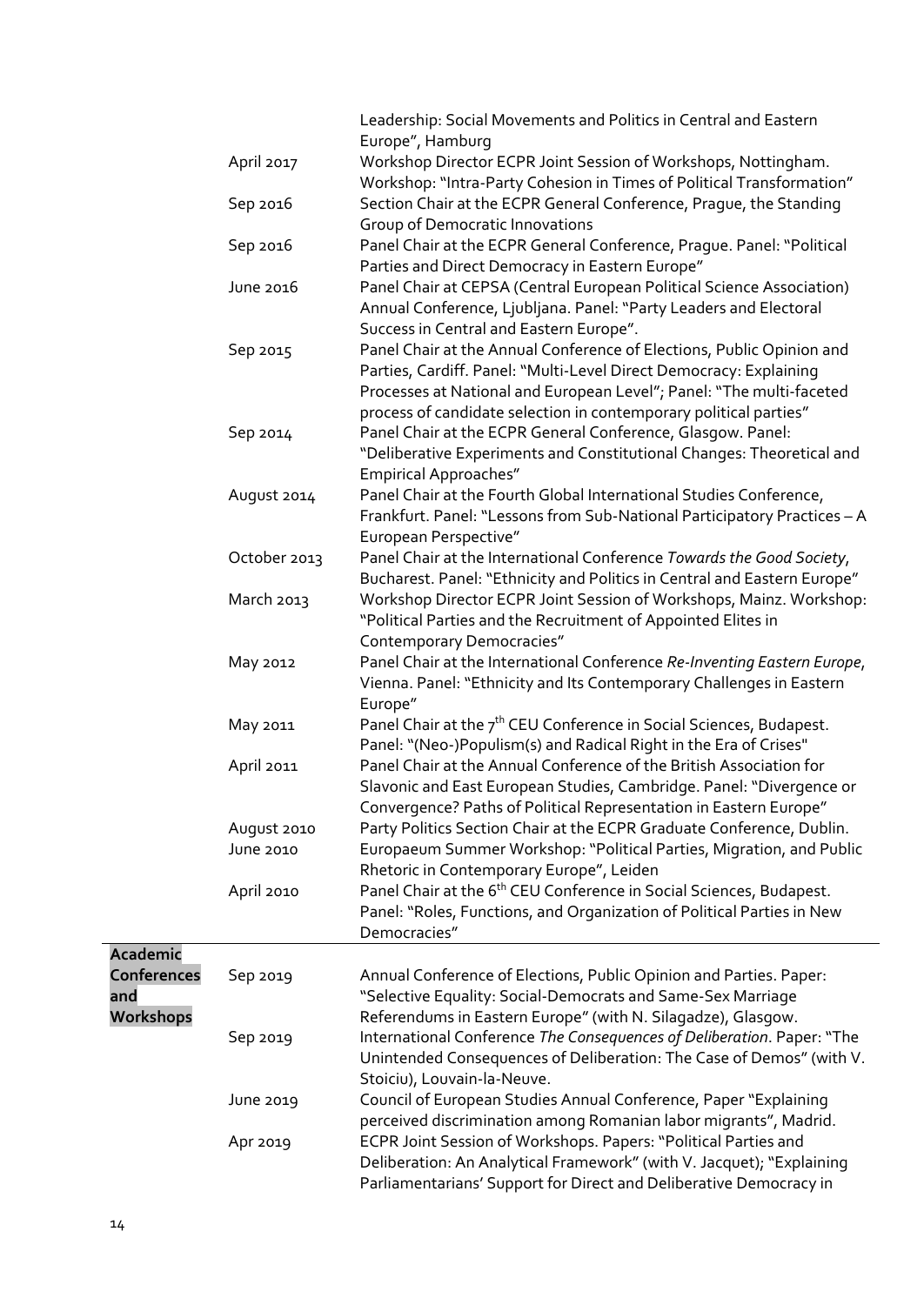|                  | Europe" (with C Close and C. Carman), Mons.                                               |
|------------------|-------------------------------------------------------------------------------------------|
| Sep 2018         | International workshop Voters and Political Parties in Post-Communist                     |
|                  | Europe. Paper "Party members and leadership styles in Central and                         |
|                  | Eastern Europe", Stockholm.                                                               |
| Apr 2018         | ECPR Joint Session of Workshops. Papers: "Party Organization and                          |
|                  | Clientelism in Transition Countries: Evidence from Georgia, Moldova and                   |
|                  | Ukraine " (with C. Volintiru); "What is on the Table? Explaining the Types                |
|                  | of Policies Subjected to Referendums in Europe" (with N. Silagadze),                      |
|                  | Nicosia.                                                                                  |
| Feb 2018         | UPTAKE workshop Ethnopolitics in Central and Eastern Europe in a State                    |
|                  | of Flux. Paper "Policy Agenda and Legitimation: Referendums on                            |
|                  | Interethnic Relations in Central and Eastern Europe" (with N. Silagadze),                 |
|                  | Tartu.                                                                                    |
| <b>July 2017</b> | Council of European Studies Annual Conference, Paper "An Alternative                      |
|                  | to Representation: Explaining Preferences for Citizens as Political                       |
|                  | Decision-Makers" (with B. Geissel), Glasgow.                                              |
| <b>July 2017</b> | Workshop Discussant at the 4 <sup>th</sup> Annual CES Graduate Student Workshop           |
|                  | on Comparative Research on Europe (States and Regimes), Glasgow                           |
| June 2017        | Workshop "Identities and Attitudes in Romania", serving as workshop                       |
|                  | discussant Bristol.                                                                       |
| May 2017         | International Workshop "A New Route for Participation: Democratic                         |
|                  | Innovations in Eastern Europe". Paper: "And Yet It Matters: Referendum                    |
|                  | Campaigns and Vote Decisions in Eastern Europe" (with N. Silagadze),                      |
|                  | Stockholm                                                                                 |
| April 2017       | ECPR Joint Session of Workshops. Paper: "Rethinking Intra-Party                           |
|                  | Cohesion: Towards a Conceptual and Analytical Framework " (with C.                        |
|                  | Close), Nottingham.                                                                       |
| Sep 2016         | ECPR General Conference. Papers: "The Benefits of Cooperation:                            |
|                  | Parliamentary Opposition in Romania" (with M. Chiru); "Explaining                         |
|                  | mixed preferences for political decision-makers: Evidence from                            |
|                  | Germany" (with B. Geissel); "Campaigning outside the campaign:                            |
|                  | Political parties and referendums in Bulgaria" (with G. Tomova); "What                    |
|                  | Triggers the Use of the ECI? The Role of Benefits, Values and Efficacy"                   |
|                  | (with A. Kandyla), Prague.                                                                |
| <b>July 2016</b> | 24 <sup>th</sup> World Congress of Political Science, IPSA. Paper: "How Bad Does It       |
|                  | Get? Direct Democracy and Economic Inequality in the World" (with B.                      |
| June 2016        | Geissel), Poznan.<br>International Conference Radical Left in central and Eastern Europe. |
|                  | Continuities and Social Change. Paper: "Demand Side Explanations for                      |
|                  | the Popularity of Radical Left in Central and Eastern Europe", Brussels.                  |
| June 2016        | CEPSA (Central European Political Science Association) Annual                             |
|                  | Conference. Paper: "Transactional vs. Transformational Political                          |
|                  | Leadership in Central and Eastern Europe" (with C. Volintiru), Ljubljana.                 |
| May 2016         | PADEMIA 3rd Annual Conference. Paper: "Explaining the Success of                          |
|                  | Referendums in Europe: The Importance of Strong Initiators and Clear                      |
|                  | Messages" (with N. Silagadze), Brussels.                                                  |
| May 2016         | Workshop Fringe Political Parties in Southeast and Eastern Europe. Paper:                 |
|                  | "Electoral support beyond leaders? The Organization of Populist Parties                   |
|                  | in Post-Communist Europe" (with S. Soare), Ghent.                                         |
| April 2016       | ECPR Joint Session of Workshops. Paper: "Committee Chair Selection                        |
|                  | under High Informational and Organizational Constraints: A                                |
|                  | Longitudinal Analysis" (with M. Chiru), Pisa.                                             |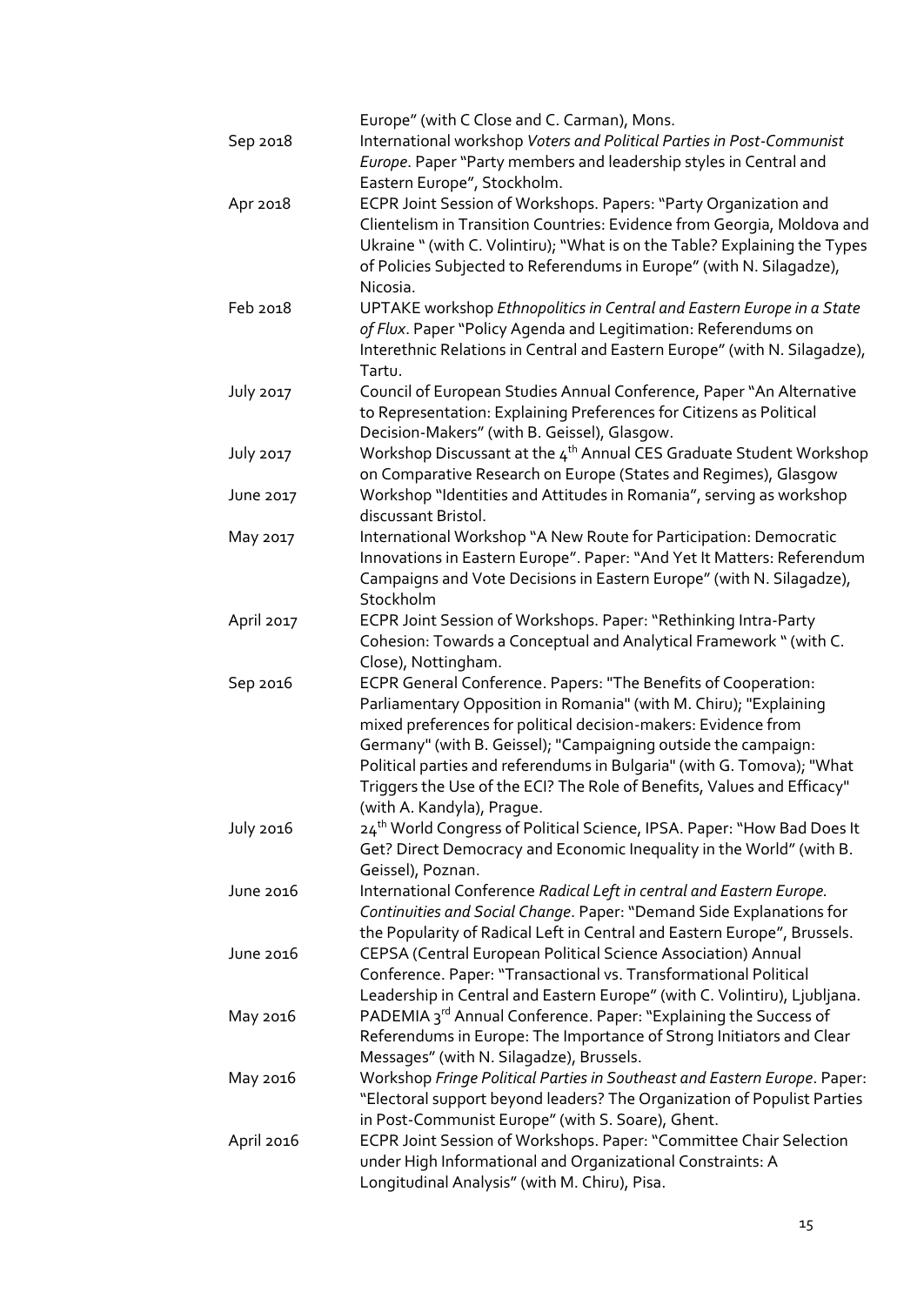| April 2016       | International Conference Disintegration and Integration of East-Central<br>Europe. Paper: "Electoral support beyond leaders? The Organization of                                                               |
|------------------|----------------------------------------------------------------------------------------------------------------------------------------------------------------------------------------------------------------|
| Nov 2015         | Populist Parties in Post-Communist Europe" (with S. Soare), Berlin.<br>Workshop Populism and Democracy. Paper: "How populist parties<br>organize in post-communist Europe: A comparative analysis of Bulgaria, |
|                  | Moldova and Romania" (with S. Soare), Oslo.                                                                                                                                                                    |
| Nov 2015         | Workshop on Mobilization and the Picture of the Enemy in Central and                                                                                                                                           |
|                  | Eastern Europe. Paper: "Losing the Enemy? The Anti-Minority Discourse<br>of Radical-Right Parties in Bulgaria and Romania" (with G. Tomova),                                                                   |
|                  | Budapest.                                                                                                                                                                                                      |
| Nov 2015         | International Conference Can good governance stop the contemporary                                                                                                                                             |
|                  | democratic backlash?. Paper: "The Populist Challenge: Themes and<br>Organization in Comparative Perspective", Cluj-Napoca.                                                                                     |
|                  |                                                                                                                                                                                                                |
| Sep 2015         | Annual Conference of Elections, Public Opinion and Parties. Papers: "An<br>Interest Driven Process: The Effect of Benefits on the Use of the                                                                   |
|                  | European Citizens' Initiative"; "Making Sense of e-Primaries: The novelty                                                                                                                                      |
|                  | and challenges of online candidate selection" (with G. Sandri), Cardiff.                                                                                                                                       |
| July 2015        | Annual Conference of the Council for European Studies. Paper: "Can the                                                                                                                                         |
|                  | EU Cure Nostalgia for Communism? A Comparative Assessment of                                                                                                                                                   |
|                  | Attitudes in Eastern Europe", Paris.                                                                                                                                                                           |
| May 2015         | Conference "Changing Parties, Changing Democracies. The end of                                                                                                                                                 |
|                  | traditional parties and its consequences". Paper: "The Rights of Party                                                                                                                                         |
|                  | Members in Central and Eastern Europe" (with B. von dem Berge),                                                                                                                                                |
|                  | Cagliari.                                                                                                                                                                                                      |
| April 2015       | MPSA Conference, Paper: " Explaining the Electoral Turnout of Eastern                                                                                                                                          |
|                  | European Immigrants in Western Europe: A Comparative Assessment"                                                                                                                                               |
|                  |                                                                                                                                                                                                                |
|                  | (with H.K. Tseng), Chicago.                                                                                                                                                                                    |
| March 2015       | ECPR Joint Session of Workshops. Papers: "Conceptions of Democracy                                                                                                                                             |
|                  | and Political Participation in Germany" (with B. Geissel), "The Multi-                                                                                                                                         |
|                  | Faceted Challenges of Fiscal Capacity in Eastern Europe" (with C.                                                                                                                                              |
|                  | Volintiru), Warsaw.                                                                                                                                                                                            |
| Nov 2014         | International conference Direct democracy in factual issues. Paper:                                                                                                                                            |
|                  | "Direct Democracy at National Level in Romania: The Instrumental Use                                                                                                                                           |
|                  | of Referendums", Dresden.                                                                                                                                                                                      |
| <b>July 2014</b> | 23 <sup>rd</sup> World Congress of Political Science, IPSA. Papers: "The Romanian                                                                                                                              |
|                  | Political Instability: A Test of the EU Post-Accession Influence" (with S.                                                                                                                                     |
|                  | Soare); "A Constitution by the People? Deliberative and Direct                                                                                                                                                 |
|                  | Democracy in the Romanian 2013 Reform" (with S. Miscoiu), Montreal.                                                                                                                                            |
| April 2014       | ECPR Joint Session of Workshops. Papers: "Direct Democracy and                                                                                                                                                 |
|                  | Regime Legitimacy in Europe", "A New Model of Clientelism: Political                                                                                                                                           |
|                  | Parties, Public Resources, and Private Contributors in Romania" (with C.                                                                                                                                       |
|                  | Volintiru), Salamanca.                                                                                                                                                                                         |
| Dec 2013         | <b>ECMI Expert Meeting on Distribution of Financial Support to</b>                                                                                                                                             |
|                  | Organizations Representing National Minorities. Paper: "Public Funding,                                                                                                                                        |
|                  | Ethnic Parties, and Political Participation", Flensburg.                                                                                                                                                       |
| Nov. 2013        | International Research Conference Immigration, Incorporation, and                                                                                                                                              |
|                  |                                                                                                                                                                                                                |
|                  | Democracy. Paper: "Different Countries, similar Challenges? A                                                                                                                                                  |
|                  | Comparative Assessment of Immigrant Political Participation in Western                                                                                                                                         |
|                  | Europe", Vienna.                                                                                                                                                                                               |
| Sep. 2013        | ECPR General Conference. Papers: "A New Game in Town: Party                                                                                                                                                    |
|                  | Primaries in Romania and Slovakia" (with P. Spac); "What explains                                                                                                                                              |
|                  | trajectories of participatory innovations in comparative perspective? A                                                                                                                                        |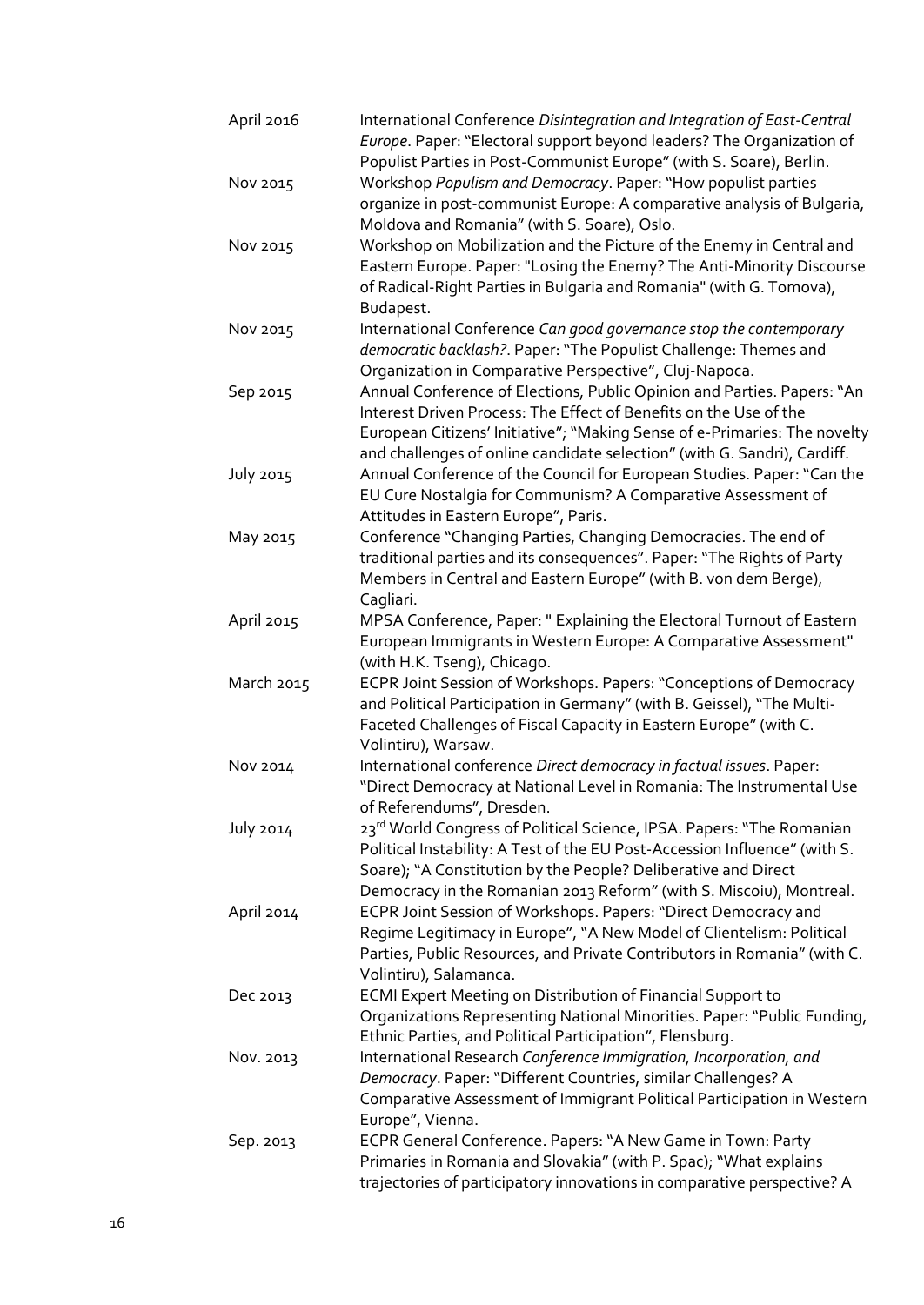|                  | research proposal" (with B. Geissel), Bordeaux.                                        |
|------------------|----------------------------------------------------------------------------------------|
| Sep. 2013        | XXVII Congress of the Italian Society of Political Science. Paper: "From               |
|                  | TV to Parliament: Populism and Communication in the Romanian 2012                      |
|                  | Elections" (with S. Soare), Florence.                                                  |
| June 2013        | Annual Meeting of the Hungarian Political Science Association. Paper:                  |
|                  | "Outside the Government: Why Ethnic Parties Fail to Join the Post-                     |
|                  | Communist Cabinets" (with G. Jiglau), Cluj-Napoca                                      |
| May 2013         | International Symposium The Democratic Regression in Central and                       |
|                  |                                                                                        |
|                  | Eastern Europe. Paper: "Outside the Government: Why Ethnic Parties                     |
|                  | Fail to Join the Post-Communist Cabinets" (with G. Jiglau), Cluj-Napoca                |
| April 2013       | MPSA Conference "When Candidates and Vote Distribution Matter: A                       |
|                  | New Indicator of Electoral Competitiveness" (with H.K. Tseng), Chicago                 |
| March 2013       | ECPR Joint Session of Workshops. Paper: "Stable table or fluid? Making                 |
|                  | Sense of Party System Changes in Post-Communist Romania" (with S.                      |
|                  | Soare, M. Popescu, M. Chiru), Mainz                                                    |
| Sep 2012         | Author Conference for the volume Autonomy in the World. Paper: "Reign                  |
|                  | over Me: Political Autonomy in Tanzania" (with A. Makulilo), Flensburg.                |
| Sep 2012         | EPOP 2012 Conference. Paper: "Explaining Party Level Volatility in New                 |
|                  | European Democracies", Oxford                                                          |
| <b>July 2012</b> | 22 <sup>nd</sup> World Congress of Political Science, IPSA. Paper: "The Politicization |
|                  | of Ethnicity in New Democracies" (with M. Andriescu); Paper: "Data                     |
|                  | Availability Policies in Political science Journals" (with A. Katsanidou),             |
|                  | Madrid.                                                                                |
| April 2012       | International PIDOP Conference Political and Civic Participation. Paper:               |
|                  | "Explaining the Political Participation of Ethnic Minorities in Post-                  |
|                  | Communist Europe", University of Surrey.                                               |
| April 2012       | ECPR Joint Session of Workshops. Paper: "Wuthering the Party Heights:                  |
|                  | The Primary Elections within the Romanian Social Democratic Party",                    |
|                  | Antwerp.                                                                               |
| March 2012       | Annual Conference of the British Association for Slavonic and East                     |
|                  | European Studies. Paper: "Outside the Government: Why Ethnic Parties                   |
|                  | Fail to get in Post-Communist Cabinets" (with G. Jiglau), Cambridge.                   |
| Jan 2012         | International Conference on Political Trust in Europe, Cologne.                        |
| Jan 2012         | International Conference on Democracy as Idea and Practice. Paper:                     |
|                  | "Keeping the Doors Closed: Leadership Selection in Post-Communist                      |
|                  | Romania" (with M. Chiru), Oslo.                                                        |
| Dec 2011         | International Conference Belarus and Its Neighbors. Historical Perceptions             |
|                  | and Political Constructs. Paper: "Citizens' Perceptions of the Political               |
|                  | Regime in Post-Soviet Belarus" (with L. Klymenko), Warsaw.                             |
| Dec 2011         | International Conference The European Union and the Politicization of                  |
|                  | Europe. Paper: "Does the EU Enlargement Influence the National and                     |
|                  | European Identity? A Longitudinal Analysis in Old and New Member                       |
|                  | States", Vienna.                                                                       |
|                  |                                                                                        |
| Nov 2011         | Conference of the ECPR Standing Group on Parliaments. Paper: "The                      |
|                  | Winning Move: Defector MPs and Re-election in the Romanian                             |
|                  | Parliament", Leiden.                                                                   |
| Nov 2011         | International Conference Identity in the Era of Globalization and                      |
|                  | Europeanization. Paper: "Does the EU Enlargement Influence the                         |
|                  | National and European Identity? A Longitudinal Analysis in Old and New                 |
|                  | Member States", Skopje.                                                                |
| Oct. 2011        | Annual Conference of the German Political Science Association, the                     |
|                  | International Relations section. Paper: "Treating Trust with No                        |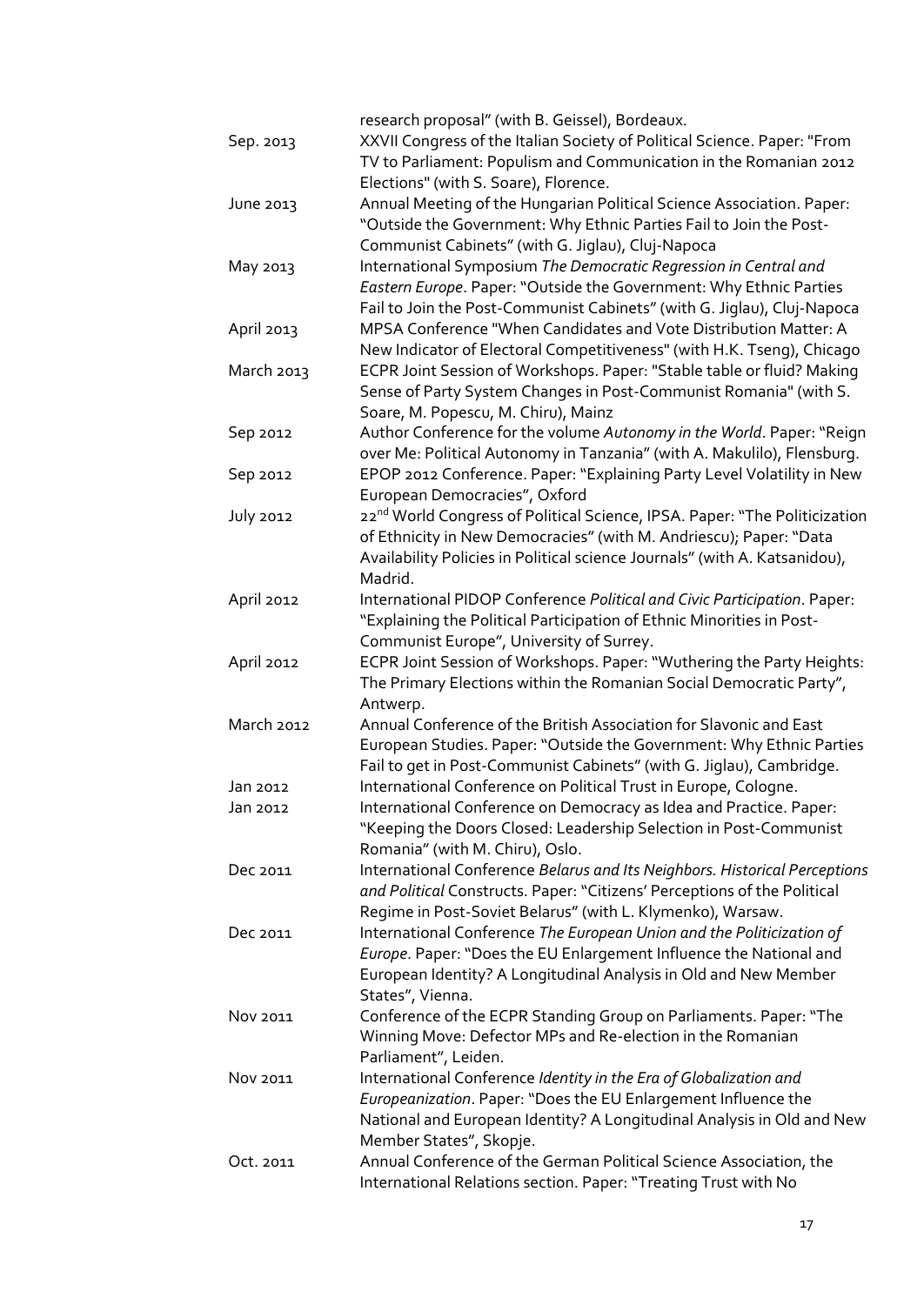|                  | Confidence:: Caveats of Survey Data in Assessing the Public Support for<br>the EU", Munich.                                                                                                                                               |  |
|------------------|-------------------------------------------------------------------------------------------------------------------------------------------------------------------------------------------------------------------------------------------|--|
| Sep 2011         | Annual Conference of the Italian Society of Political Science. Paper:<br>"Keeping the Doors Closed: Leadership Selection in Post-Communist<br>Romania" (with M. Chiru), Palermo.                                                          |  |
| April 2011       | ECPR Joint Session of Workshops. Paper: "Keeping the Doors Closed:<br>Leadership Selection in Post-Communist Romania" (with M. Chiru);                                                                                                    |  |
|                  | Paper: "Generating Dissent: Party Cohesion and Voting Loyalty in<br>Romania Following the Electoral Change" (with M. Chiru);                                                                                                              |  |
|                  | "Organizational Developments and Electoral Stability of Communist<br>Successor Parties in New Democracies: A Comparative Approach" (with                                                                                                  |  |
|                  | G. Jiglau), St. Gallen.                                                                                                                                                                                                                   |  |
| April 2011       | Annual Conference of the British Association for Slavonic and East                                                                                                                                                                        |  |
|                  | European Studies. Paper: "We all agree that we disagree too much:<br>Attitudes of the Romanian MPs towards Party Discipline" (with L. Stefan<br>and M. Chiru), Cambridge.                                                                 |  |
| March 2011       | International Conference European, National and Regional Identity.<br>Paper: "Spinning the European Wheel: Benefits, Welfare, and Identity                                                                                                |  |
| March 2011       | Layers in the Old and New Member States" (with M. Chiru), Oradea.<br>International Conference Fading nation-states? The impact of European<br>integration on Central and Eastern Europe. Paper: "Failing to deliver or                    |  |
|                  | getting the wrong message? Pre- and Post- EU Accession Attitudes in<br>Central Europe" (with M. Chiru), Warsaw.                                                                                                                           |  |
| Feb 2011         | IPSA-ECPR Conference Whatever Happened to North-South?, Workshop                                                                                                                                                                          |  |
|                  | "Political Parties and Corruption". Paper presented: "State Resources<br>and Pocket Money: Shortcuts for Party Funding in Romania" (with M.<br>Chiru and F. Casal Bertoa), Sao Paulo.                                                     |  |
| Oct 2010         | Seminar Series of the Center for the Study of Imperfections in                                                                                                                                                                            |  |
|                  | Democracies. Paper presented: "Exogenous Influences on Political Trust<br>in Central Europe" (with M. Chiru), Budapest.                                                                                                                   |  |
| March 2010       | ECPR Joint Session of Workshops. Paper: "Does Government<br>Performance Matter? Electoral Support for Incumbents in Six Post-<br>Communist Countries", Munster.                                                                           |  |
| March 2010       | User's meeting GESIS ZA Eurolab. Paper: "Ideology and Vote for<br>Extremists in New Democracies", Cologne.                                                                                                                                |  |
| April 2009       | ECPR Joint Session of Workshops. Paper: "Still Waters Run Deep: Party                                                                                                                                                                     |  |
| Sept. 2008       | Organization and Electoral Stability in New Democracies", Lisbon.<br>The Annual Conference of the Italian Society of Political Science. Paper:<br>"The Bumpy Road to Democracy: Transition Challenges in Kosovo" (with<br>M. Pop), Pavia. |  |
| <b>June 2008</b> | The $4^{\text{th}}$ CEU Conference in Social Sciences. Paper: "Age and Type of                                                                                                                                                            |  |
| April 2008       | Organization of post-Communist Political Parties", Budapest.<br>NYU Workshop The Radical Right in post-1989 Central and Eastern Europe                                                                                                    |  |
|                  | - the Role of Legacies. Paper: "Causes of Radical Right Success in CEE<br>states", New York.                                                                                                                                              |  |
| April 2008       | EUROPAEUM Workshop on Migration. Paper: "Ethnic Parties and                                                                                                                                                                               |  |
|                  | Democratization in Europe", Prague.                                                                                                                                                                                                       |  |
| April 2008       | ECPR Joint Sessions of Workshops. Paper: "The Nationalization of the<br>Romanian Political Parties" (with D. Bochsler), Rennes.                                                                                                           |  |
| March 2008       | BASEES Annual Conference. Paper: "The Shakedown of the Urban-Rural<br>Cleavage in Post-Communist Romanian party politics" (with D.<br>Bochsler), Cambridge.                                                                               |  |